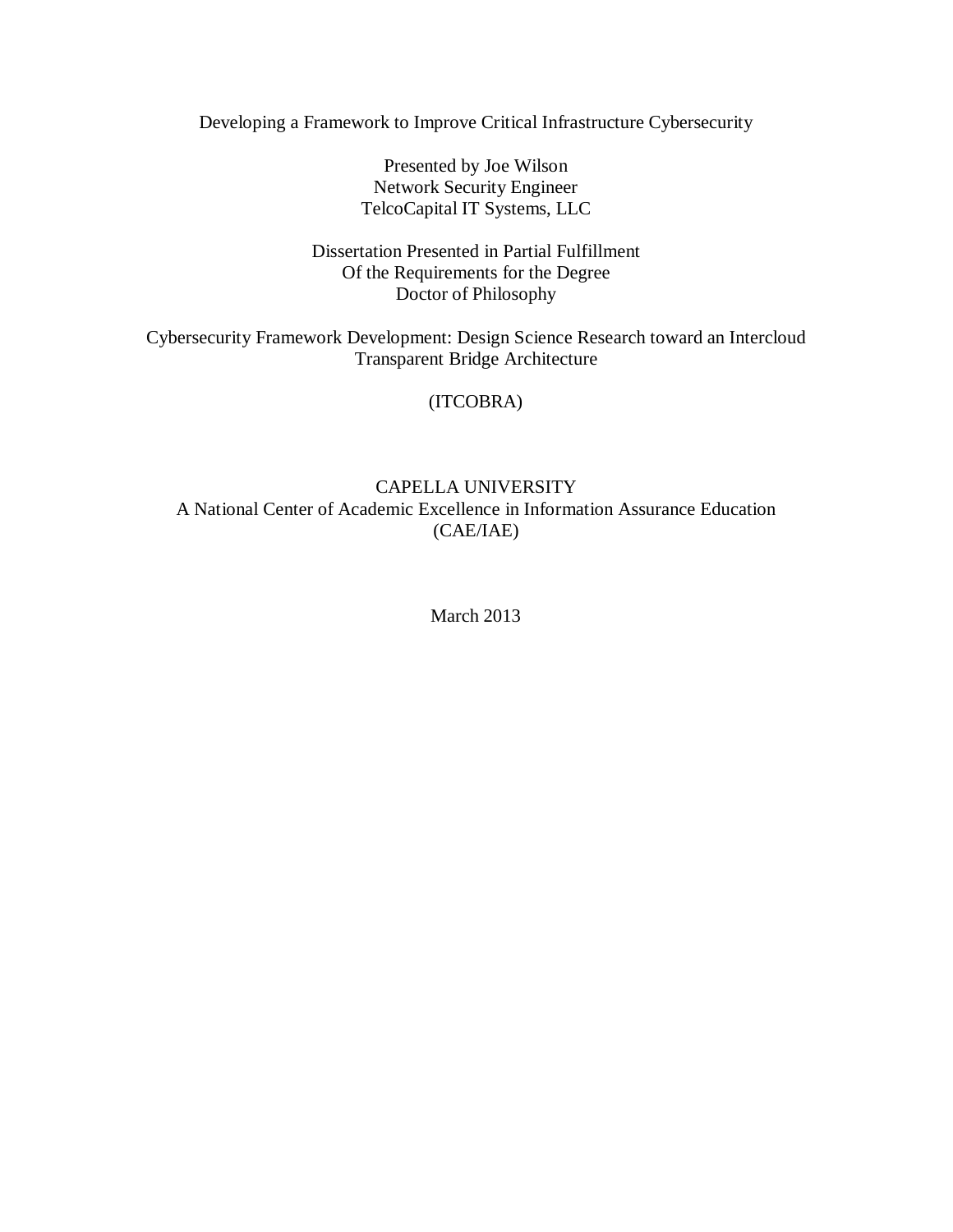© Joe Wilson, 2013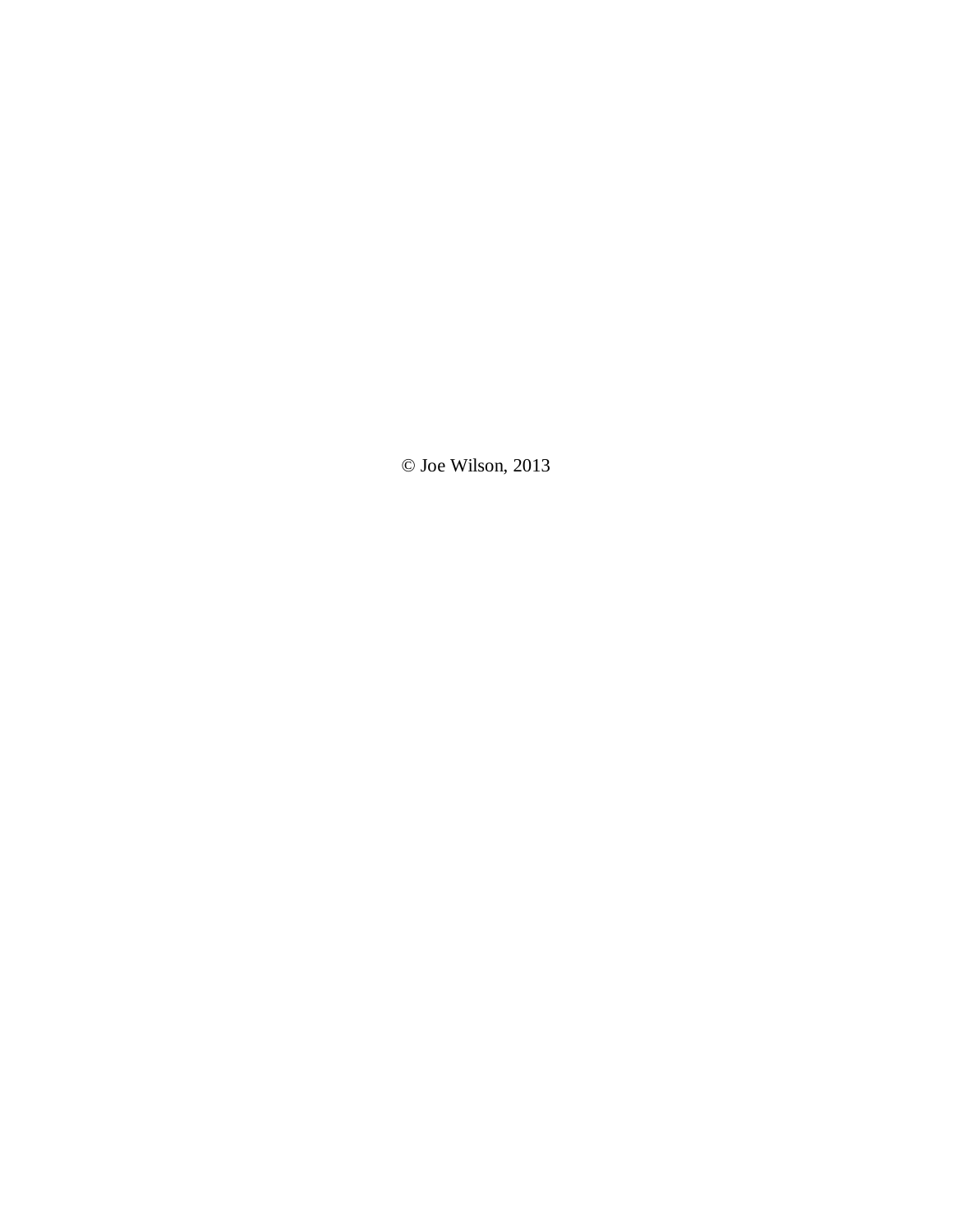#### **Abstract**

 This dissertation uses design science research to develop a cloud-based simulator that implements industry standards for developing a cybersecurity framework for critical infrastructure protection (CIP) in the United States. This research asserts that an agile and neutral framework extending throughout the cyber-threat plane is needed for effectively defending against sophisticated cybersecurity attacks. An effective framework should have predictive analysis and interdiction (PAI) capabilities for preemptive threat mitigation. The outcome of this research is the Intercloud Transparent Bridge Architecture/Simulator Model (ITCOBRA/SM). Inspiration for the ITCOBRA/SM is drawn from the intersection of cloud computing advancements, information technology (IT), cybersecurity, and critical infrastructure protection techniques. The operational context of the ITCOBRA is analogous to that used by meteorologist to forecast the weather. Weather forecasts are made by collecting quantitative data about the current state of the atmosphere on a given location. Using scientific understanding of atmospheric processes, meteorologist can project how the atmosphere will evolve over time (Intellicast.com). Likewise, the ITCOBRA enables projections to be made about events occurring in the cyber threat plane. Using Markov modeling, holistic information about the state of cyber critical systems is collected. Accelerated threat analytics in centralized databases integrate, correlate and synchronize the information to make projections about how threats will evolve and which systems are at risk. The gathered intelligence is used to make informed decisions that reflect organizations' predefined security policies. It is noteworthy that the accelerated space-time domain is simulated by the ITCOBRA/SM. In real world deployments that use the ITCOBRA Framework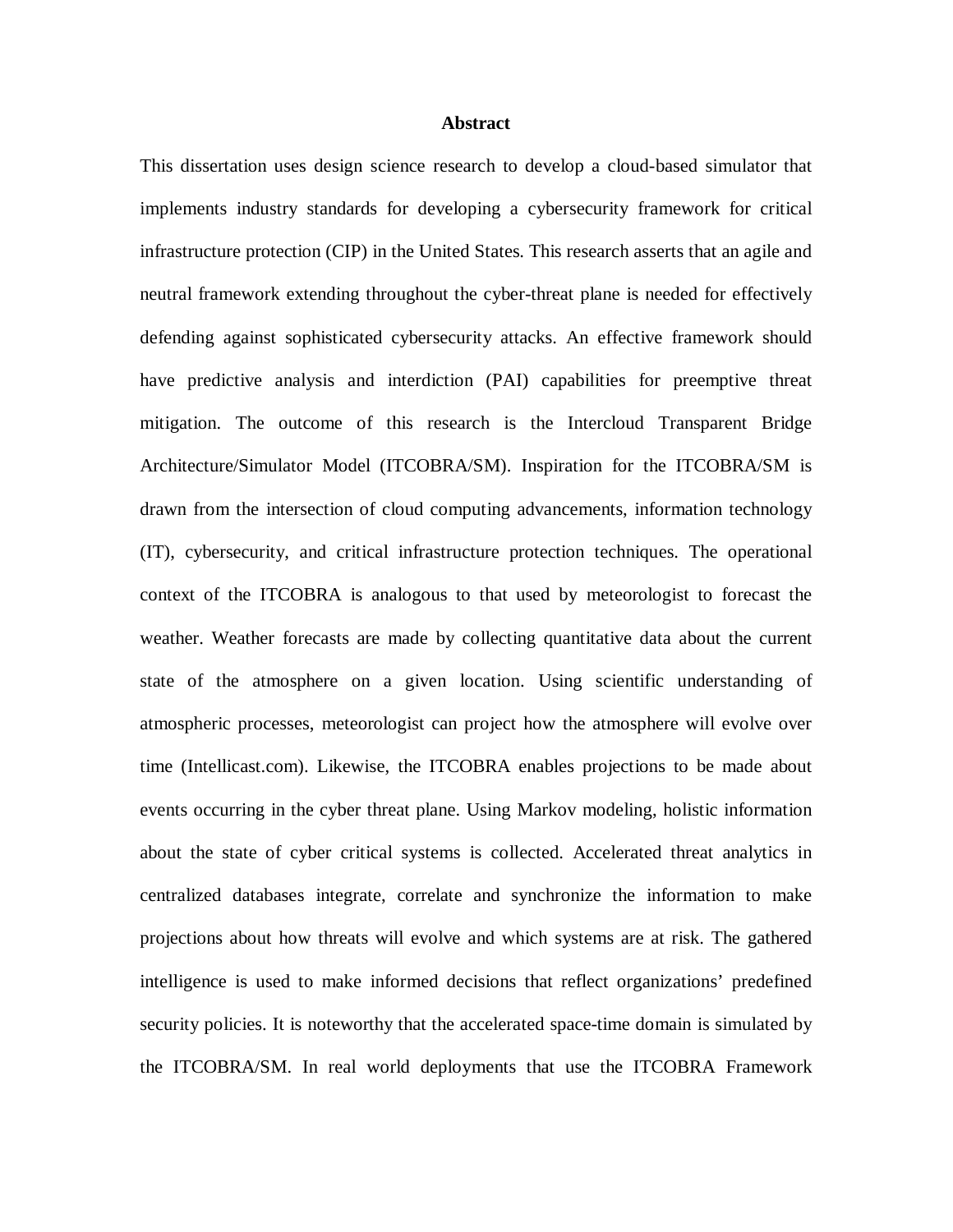("Framework"), the accelerated predictive analysis is performed by applications resident in the system. It is also envisioned that quantitative data will be extracted from an organization such as the US Computer Emergency Readiness Team (US-CERT), and/or similar databases. Autonomic computational methods are recommended in future research for the ITCOBRA Framework to enable organic functionality for higher levels of efficiency. Finally, this research is timely since cybersecurity practices in the United States diverge significantly and have failed to establish a  $21<sup>st</sup>$  century cyber protection framework for the nation's critical systems (Shiffman & Gupta, 2013).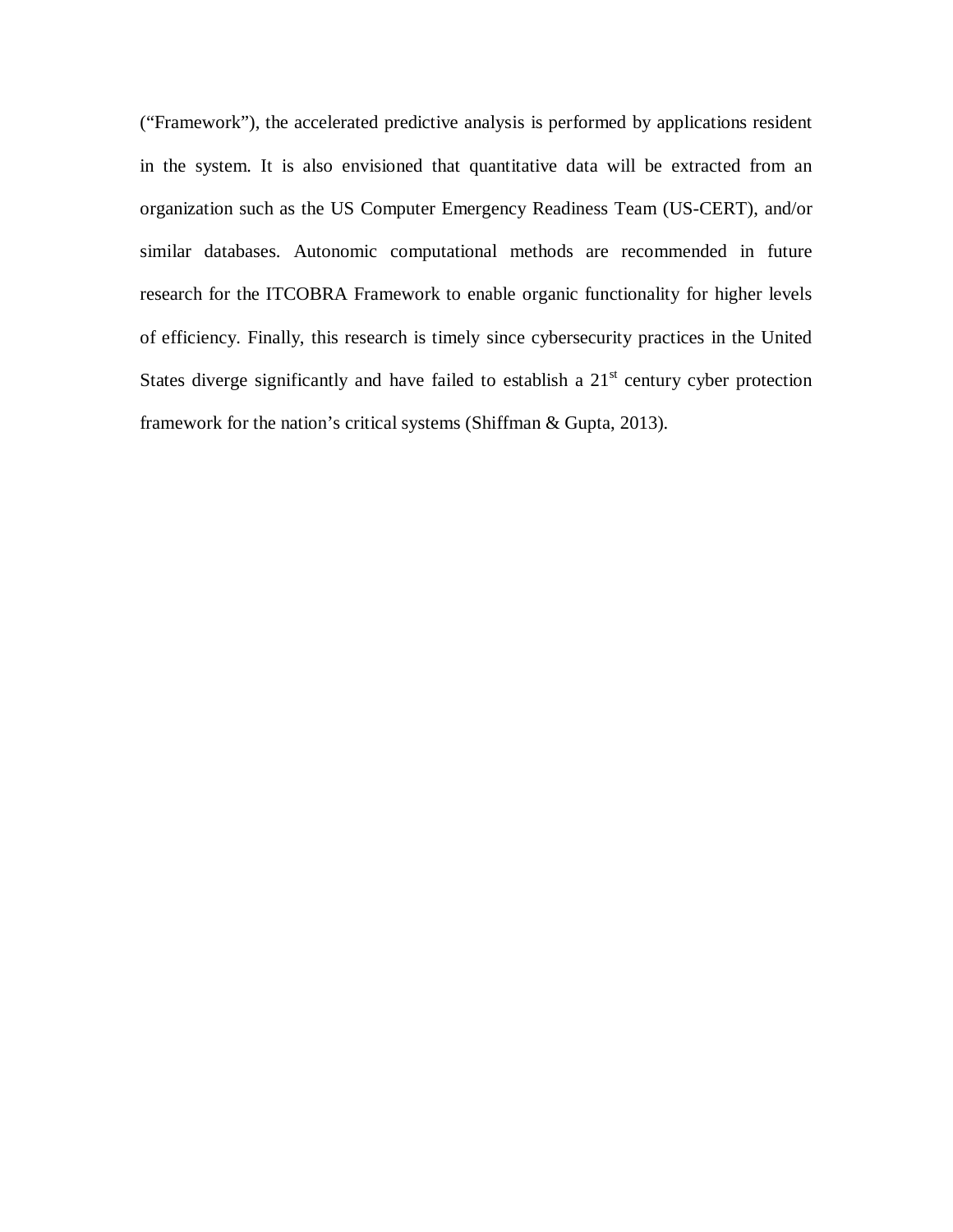#### Table of Contents

# Acknowledgments

List of Tables

List of Figures

# CHAPTER 1. INTRODUCTION AND PROBLEM ANALYSIS

Introduction

#### Research Methodology for the ITCOBRA/SM

Background of the Study

Purpose of the Study

Research Opportunity

Rationale for the Study

Research Question

Significance of the Study

Assumptions, Limitations and Actual Results

Organization of the Remainder of the Study

### CHAPTER 2. LITERATURE REVIEW

Cybersecurity Frameworks

Einstein 3.0

Enabling Technologies and Standards

Markov Modeling

Federated Cloud Security Framework

Critical Infrastructure Protection in the United States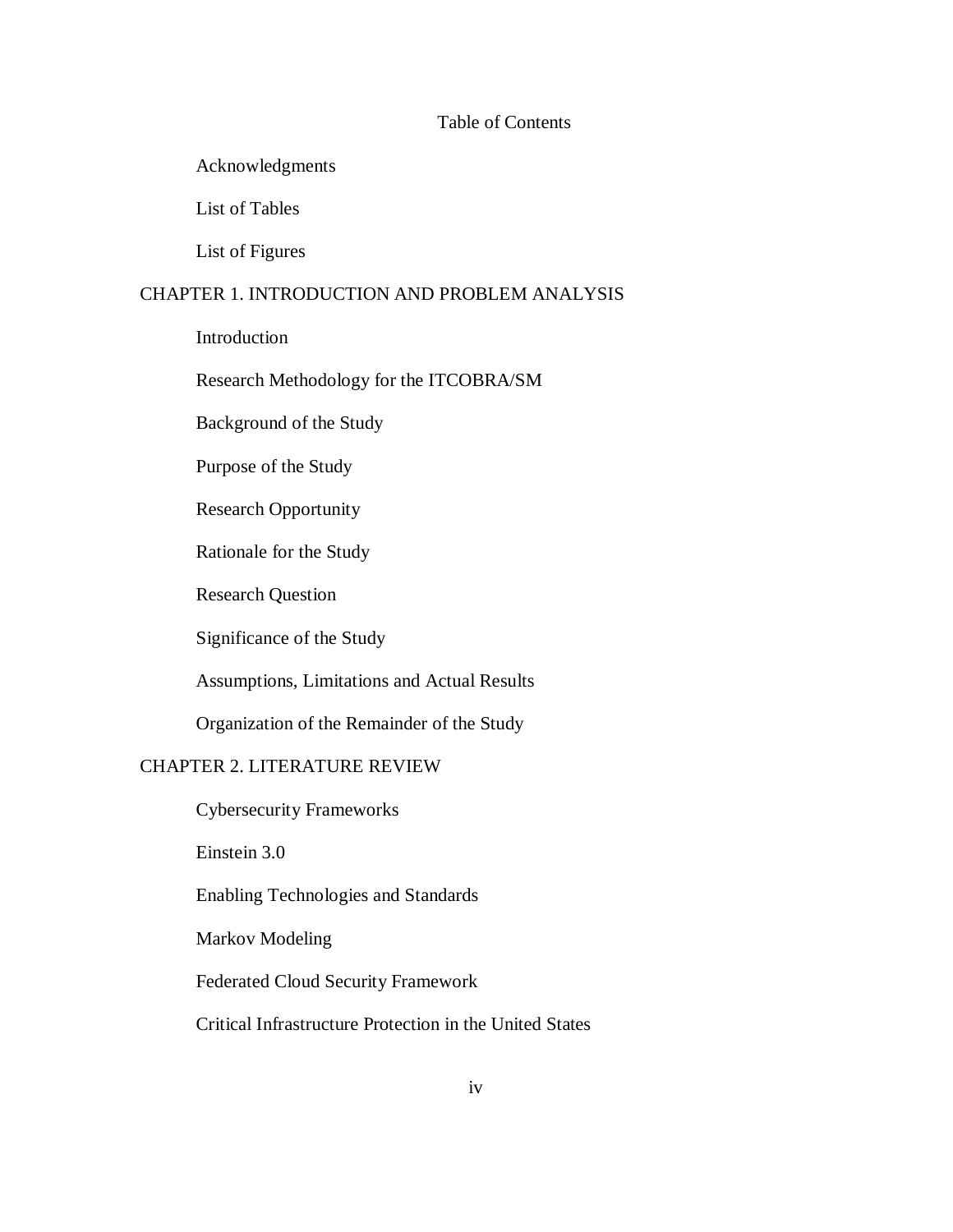# CHAPTER 3. METHODOLOGY AND TEST OF THE S/P MODEL

Design Science Research

ITCOBRA/SM Method Construction

Simulation Test with ITCOBRA/SM

ITCOBRA Initial Conceptual Diagram

Tabular Data Summary

Ethics and Intellectual Property

### CHAPTER 4. EVALUATION AND RESULTS FOR THE ITCOBRA/SM

Evaluate with the ITCOBRA/SM

Data Collection, Instrumentation, and Observation

Summation of Evaluation and Results

### CHAPTER 5. DISCUSSION AND RECOMMENDATIONS

Summary and Discussion of Results

Conclusion

Recommendations from the Evaluations

**REFERENCES** 

APPENDIX A. CYBERSECURITY BROADCASTS

APPENDIX B. DEFINITION OF TERMS

APPENDIX C. ACRONYMS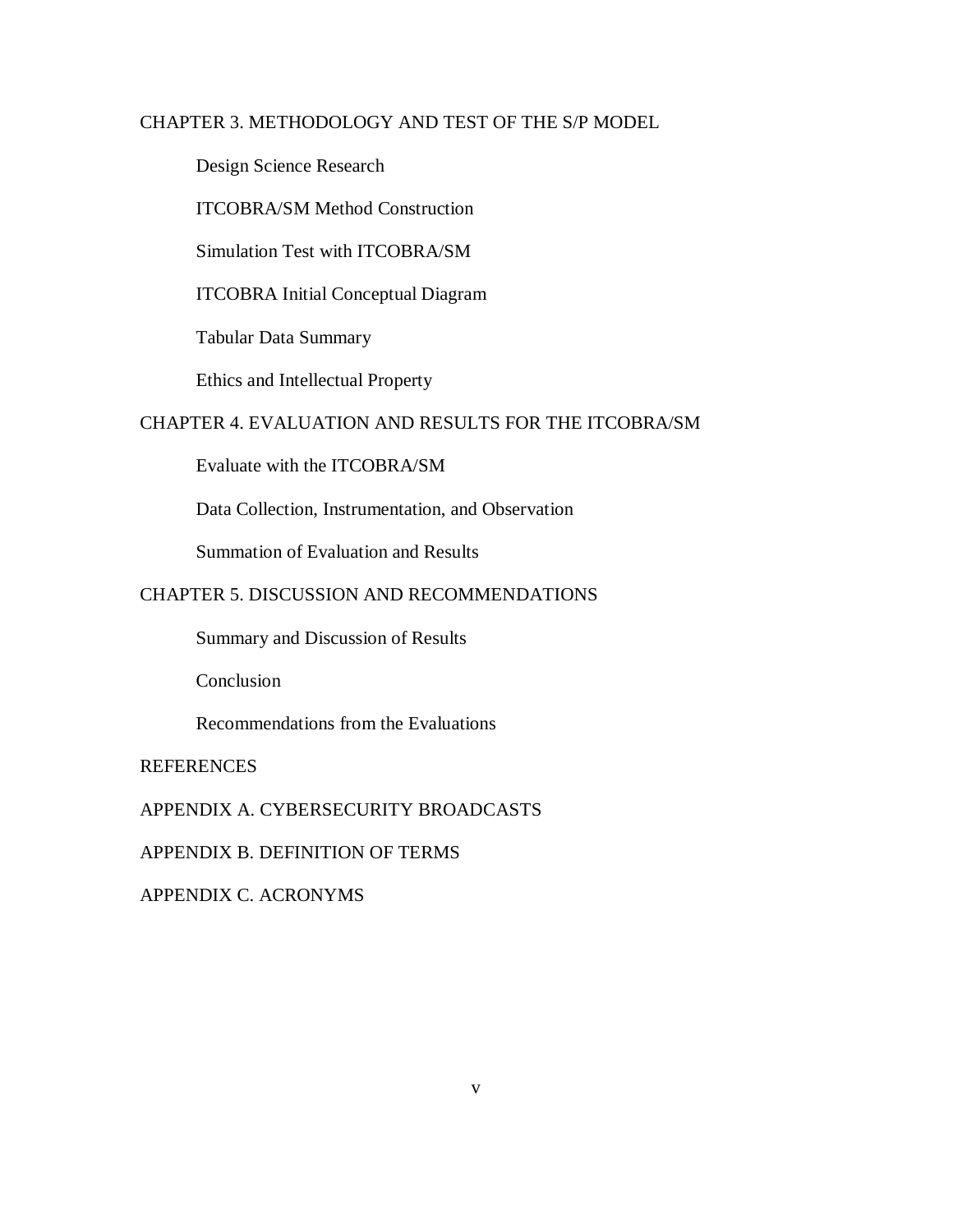#### List of Tables

- Table 1. List of the embedded research questions for the design phase
- Table 2. Main and Embedded Research Questions
- Table 3. Latency Matrix
- Table 4. Depiction of the embedded research questions for the design phase
- Table 5. Cyber Traffic Densities by Region (Rx) and Attack User Base (UBx)
- Table 6. Bandwidth Matrix values (in Mbps)
- Table 7. Regional Latency Matrix values (in milliseconds)
- Table 8. Datacenter Configuration Parameters
- Table 9. S1T1 Total Elapsed Times
- Table 10. S1T1 Response Time by Region
- Table 11. S2T1 Total response time and request processing times
- Table 12. S2T1 Response Time by Region
- Table 13. Total Response and Processing Times
- Table 14. S2T2 Response Time by Region
- Table 15. S2T3 Measurements for Total Response and Processing Times
- Table 16. S2T3 Response Time by Region
- Table 17. S2T4 Apply throttling to the processing of requests
- Table 18. Total Response and Processing Times
- Table 19. S2T5 Response Time by Region
- Table 20. STT6 Total response time and processing times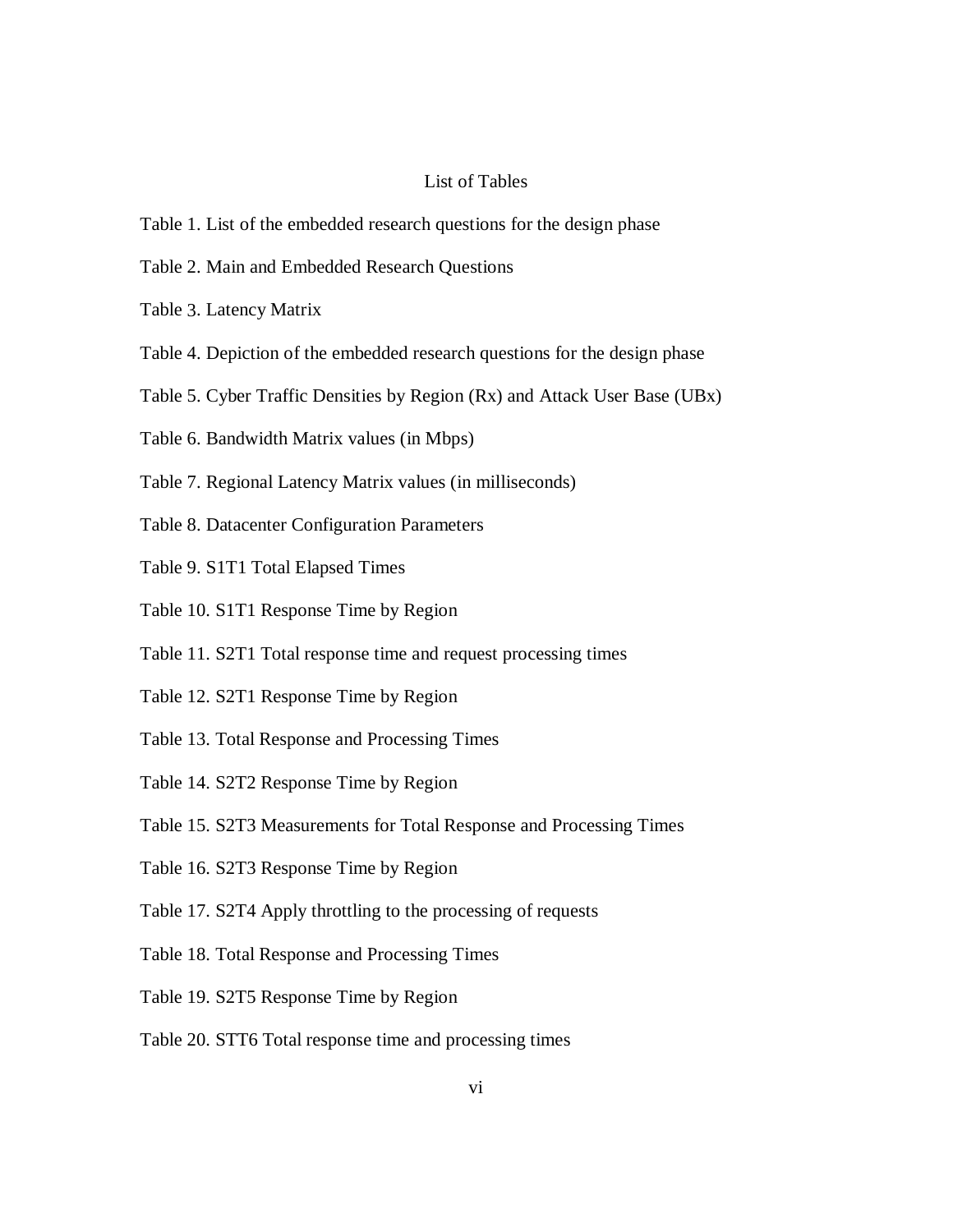Table 21. S2T6 Response Time by Region

- Table 22. Evaluation Methods for the ITCOBRA/SM Instance
- Table 23. Data Coding
- Table 24. Primary and embedded research questions for the design phase.
- Table 25. Evaluation Questions and a Data Collection Code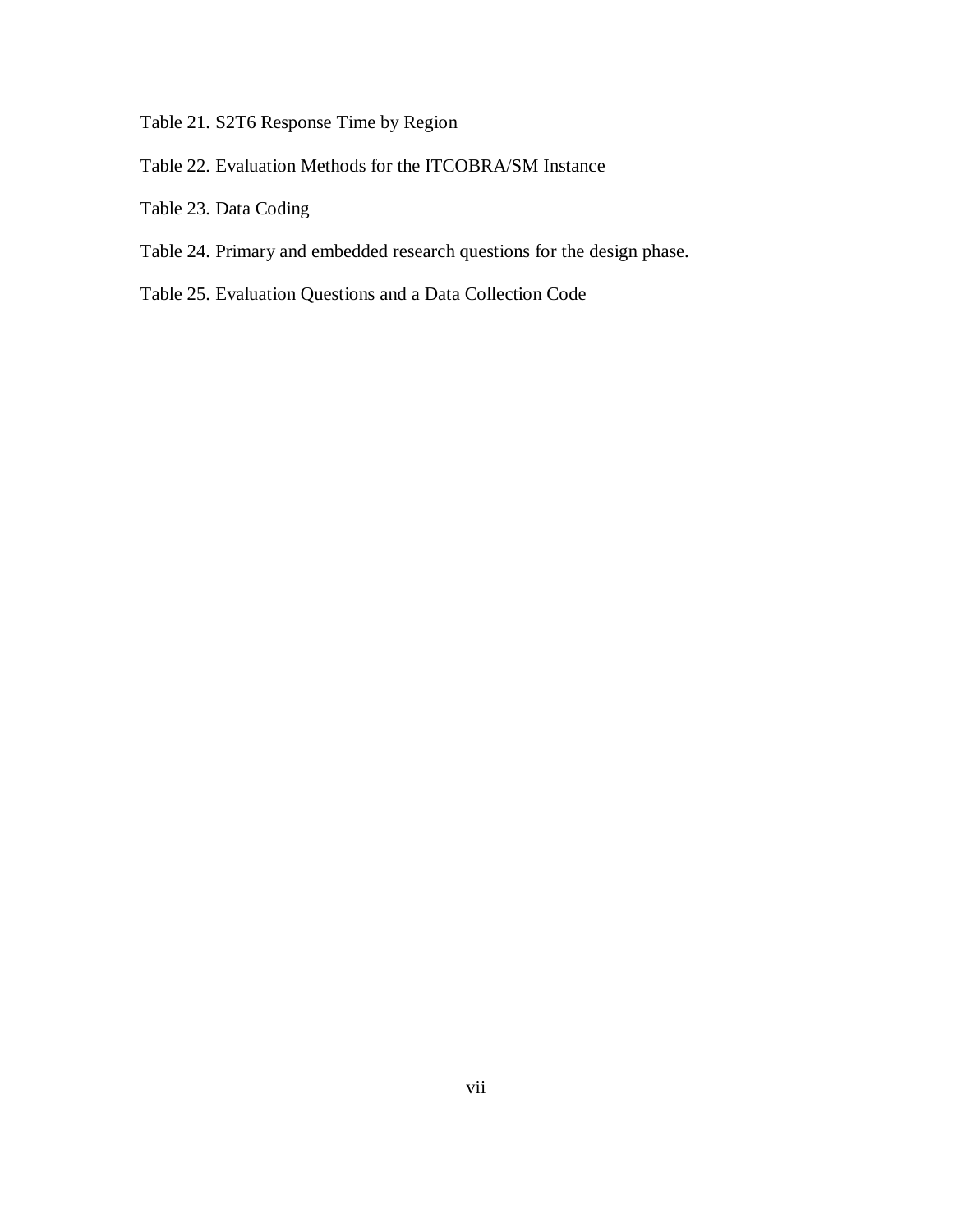#### **List of Figures**

- Figure 1. Research Methodology of this Paper
- Figure 2. ITCOBRA/SM Intervention
- Figure 3. The ITCOBRA/P Simple Message Exchange
- Figure 4. Gap in Literature
- Figure 5. Possible System States
- Figure 6. Attributes of Security and Dependability
- Figure 7. People, Policy and Technology Confluence
- Figure 8. Cloud Computing Ecosystem
- Figure 9. A Markov model used in security modeling of computer systems
- Figure 10. Barriers to Transparent Information Exchange
- Figure 11. Public, private and Hybrid Clouds over Internet/intranet Networks
- Figure 12. NIST Cloud Computing Reference Architecture (NCCRA)
- Figure 13. Data Center High Level Design
- Figure 14. Scalable Commodity Datacenter Network Architecture.
- Figure 15. BCube: Server-Centric Network for Modular Datacenters
- Figure 16. Cloud ecosystem for building private clouds.
- Figure 17. Cloud-based Virtual Machine Environment
- Figure 18. Cloud Computing Service Models
- Figure 19. Cloud Service Model and Corresponding Security Measure
- Figure 20. ITCOBRA/SM Secure Connectivity
- Figure 21. Cloud Federation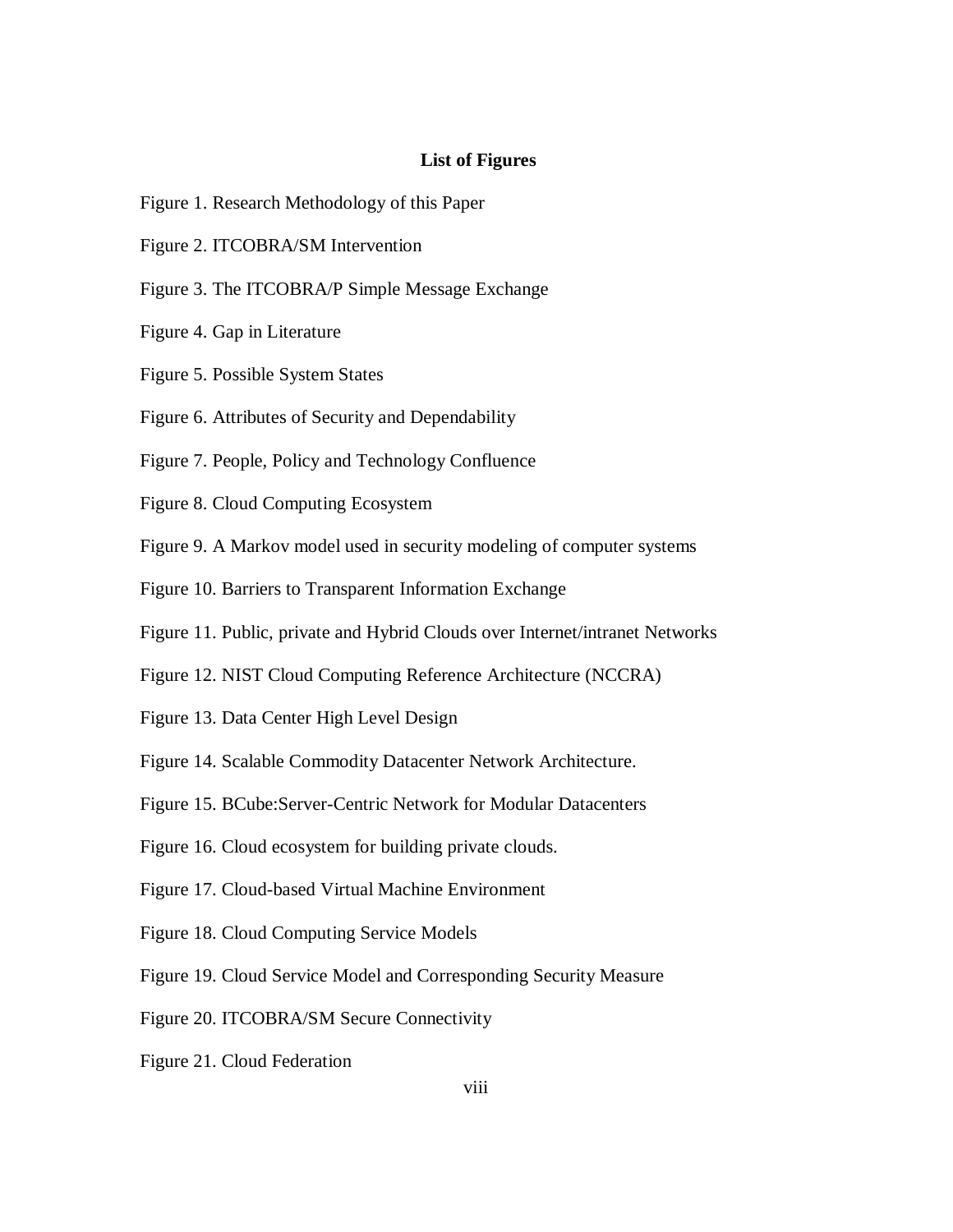Figure 22. SOA Reference Architecture

- Figure 23. REST-based architecture atone instance in time.
- Figure 24. Secure Network Appliance
- Figure 25. VM Bridging
- Figure 26. Information exchanged via the interfaces
- Figure 27. CloudSim with extensions
- Figure 28. Provisioning Policy Effects
- Figure 29. Network Communications Flow
- Figure 30. CDO Simulator Execution Screen
- Figure 31. Layers of the knowledge discovery metamodel
- Figure 32. KDM Event Model
- Figure 33. Ecosystem Environment
- Figure 34. Organization Infrastructure Modeling
- Figure 35. Early Detection and Warning System
- Figure 36. Information Security Weaknesses Major Federal Agencies
- Figure 37. Utility Sector Interdependence
- Figure 38. Reasoning in the Design Cycle
- Figure 39. High-level Design Science Process Flows
- Figure 40. Research Methodology of this Paper
- Figure 41. User Request Routing
- Figure 42. Main Domain Object Classes of CS/CA
- Figure 43. Main Classes of the Simulator/Integration Model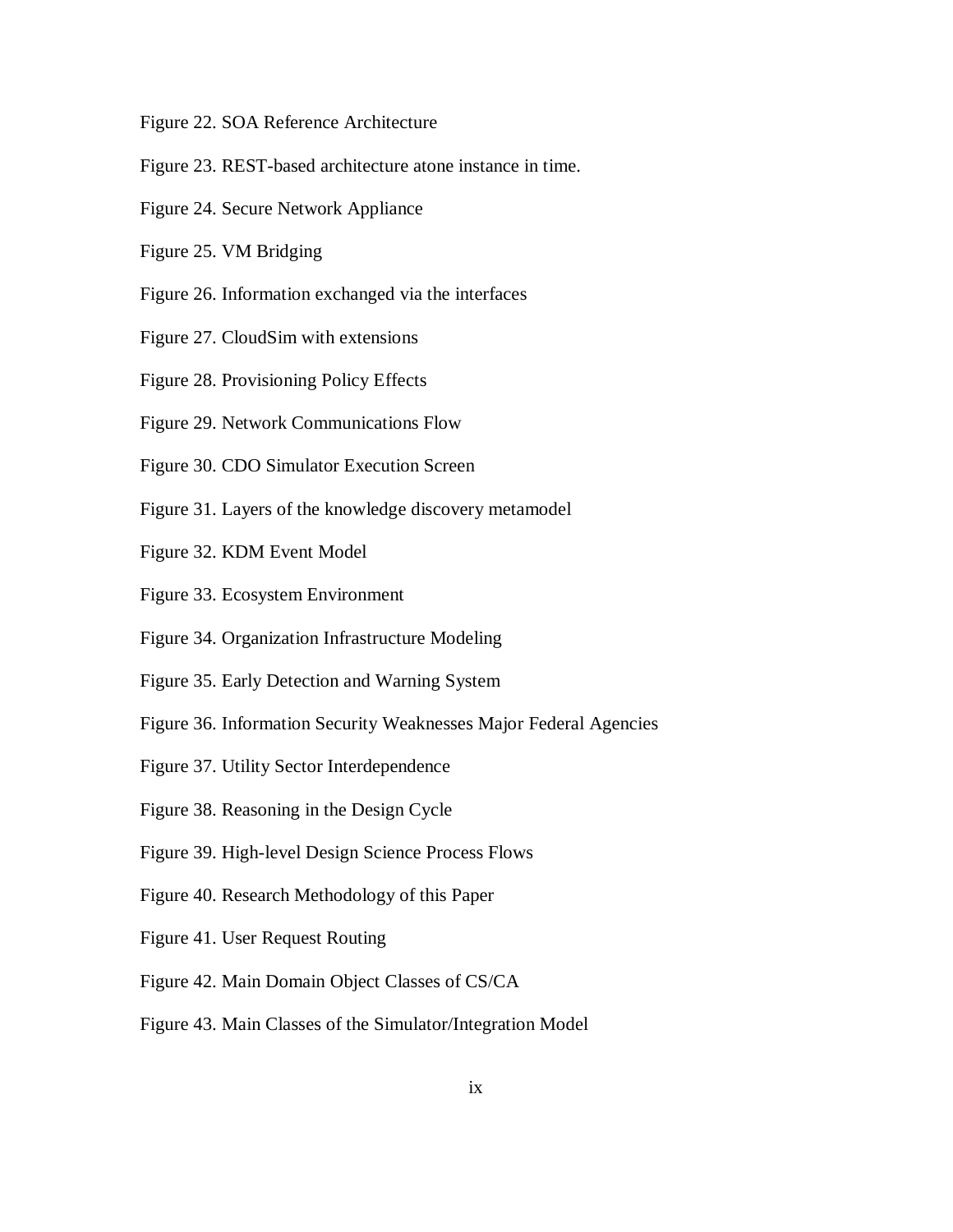- Figure 44. GUI Class Diagram
- Figure 45. Sequence: Starting a Simulation
- Figure 46. Sequence: Simulation Execution
- Figure 47. The ITCOBRA/P Simple Message Exchange
- Figure 48. S1T1 Single datacenter for centralized cybersecurity management
- Figure 49. S2T2 Distributed network performance
- Figure 50. S2T2 Increased VM capacity
- Figure 51. S2T3 Load balancing shifting excess load
- Figure 52. S2T4 Datacenter Throttling
- Figure 53. Throttling with an odd number of datacenters
- Figure 54. Asymmetric processing and dynamic work load sharing
- Figure 55. ITCOBRA/SM Research Methodology

 Figure 56. Automate/Integrate Physical, Computational Platform, and Real World **Constraints** 

Figure 57. Cognitive agents, components & application context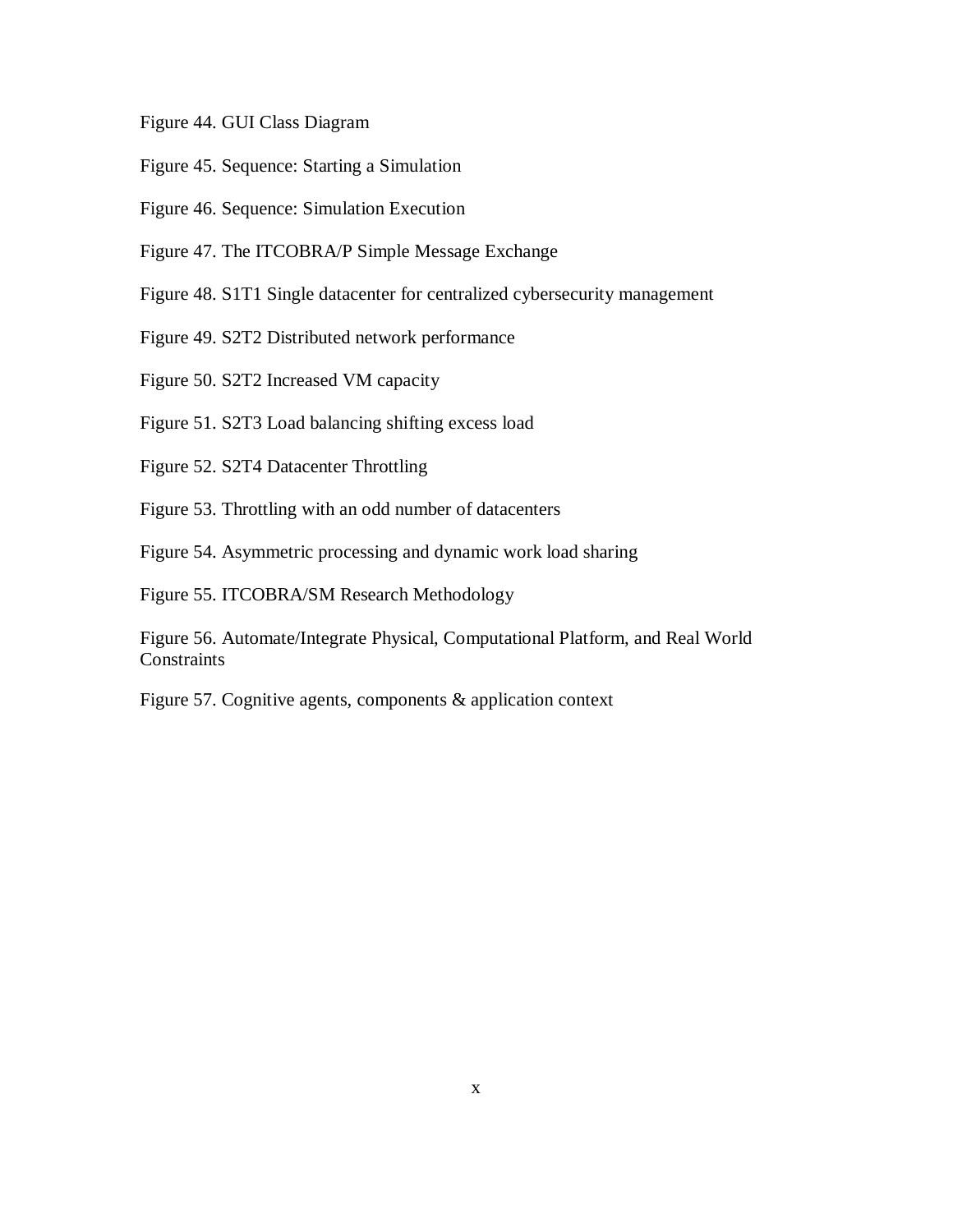#### **Introduction**

 **Cloud Paradigm.** The cloud paradigm introduces significant performance metrics and economies of scale over traditional IT technologies. Web-based technologies are increasingly being used to deploy core services in critical infrastructure cybersecurity protection networks (Cardellini, Casalicchio, Tucci, & dei Ministri, 2006). Simultaneously, there is on-going research towards developing an Inter-Cloud Architecture (ICA) to address architectural challenges in creating a transparent information plane over different provider systems to allow seamless application services (Demchenko, Ngo, Makkes, Stgrijkers, & de Laat, 2012) . Advancements in cloud computing and cloud simulation technologies provide organizations the opportunity to evaluate application scenarios that would be too costly or prohibitive in today's vendor specific cloud computing environments.

 Effectively coordinating and managing cybersecurity data requires a federated intercloud architecture. The need for intercloud negotiation is a topic of high interest and established as a priority in literature (R. N. Calheiros, Ranjan, De Rose, & Buyya, 2009). The global expansion of the Internet makes it possible for adversaries to launch cyber attacks from any location on the globe (Bhatia, 2011; Geers, 2010). In this dissertation research the ITCOBRA/SM model will be developed to answer the research question related to comprehensive cybersecurity coordination. The requirement for dynamic exchange of cybersecurity information remains a difficult, unresolved challenge for organizations responsible for critical infrastructure protection (Warfield, 2012). The threats posed by cyber terrorism have been a major topic for public and private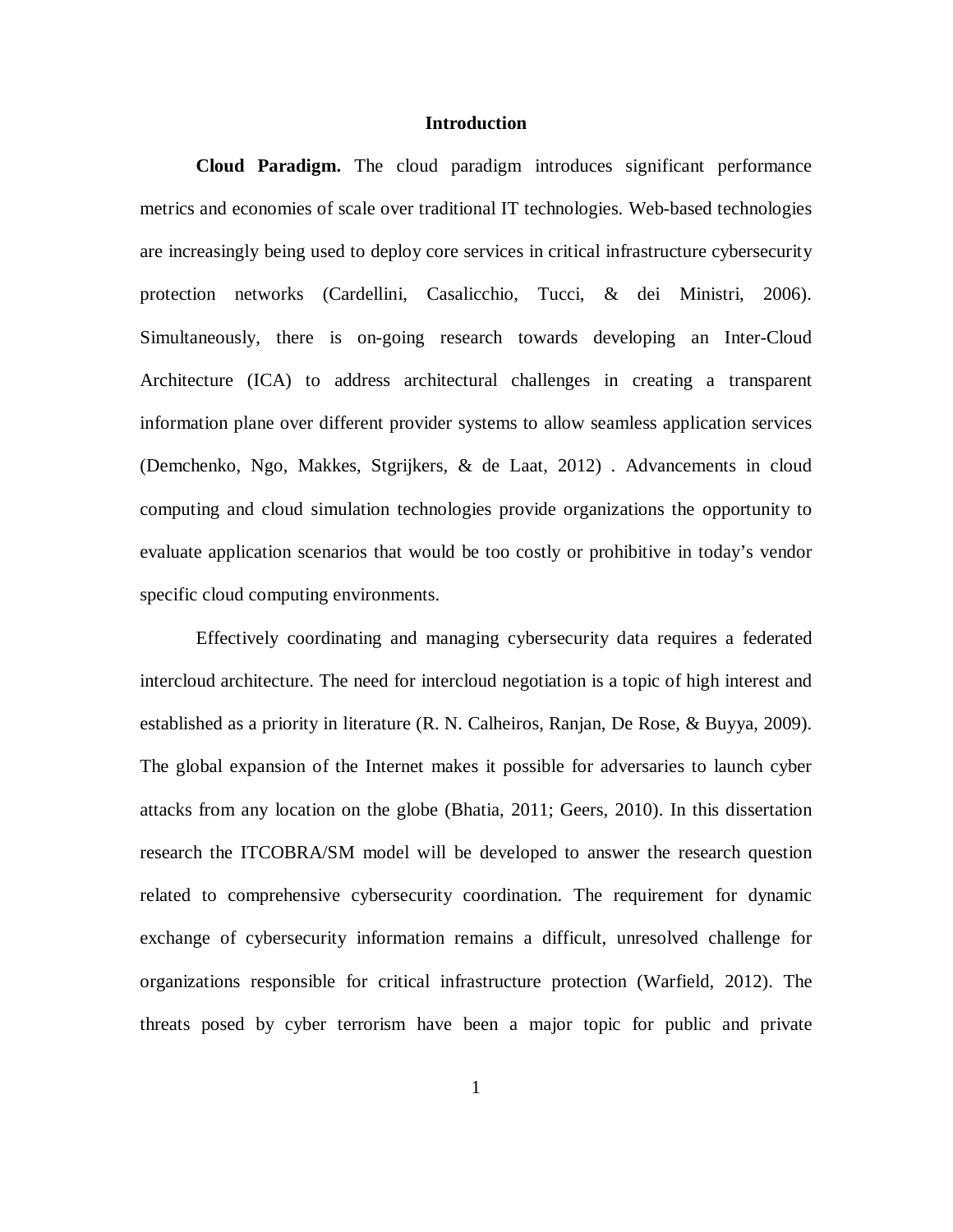organizations during the past decade (Fischer, 2011). The corollary is that the vitality of the nation's economy and the livelihood of its citizens depend on these critical systems and structures (Moteff, 2010). The call for the federal government to modernizing the current protection framework is also growing in government and industry. This research investigates and implements innovations in emerging cloud computing technologies for high density cyber security coordination.

 The ITCOBRA/SM accomplishes inter-domain communications in a federated deployment by focusing on the security access domain, policy management and open source API (Application Program Interface) standards. The artifact is run and tested on a general purpose computer in a lab environment. This dissertation extends the research instruments and theory developed by (A. Beloglazov & Buyya, 2011; 2011; R. N. Calheiros, Ranjan, Beloglazov, De Rose, & Buyya, 2011; 2010; Martin, 2011). Design Science Research (DSR) is used in this study to explore the intersection of CIP strategies, cybersecurity frameworks, cloud computing technologies and virtualized resource modeling and simulation.

#### **Research Methodology for the ITCOBRA/SM**

 The research methodology for this dissertation is shown in Figure 1. This research belongs to the design science paradigm (A. R. Hevner, March, Park, & Ram, 2004; March & Smith, 1995). It strives for developing a practically relevant IT artifact in form of a domain independent, purpose specific artifact (Becker, Janiesch, Pfeiffer, & Seidel, 2006). The research methodology is based on the work of Takeda et al. (Takeda, Veerkamp, & Yoshikawa, 1990).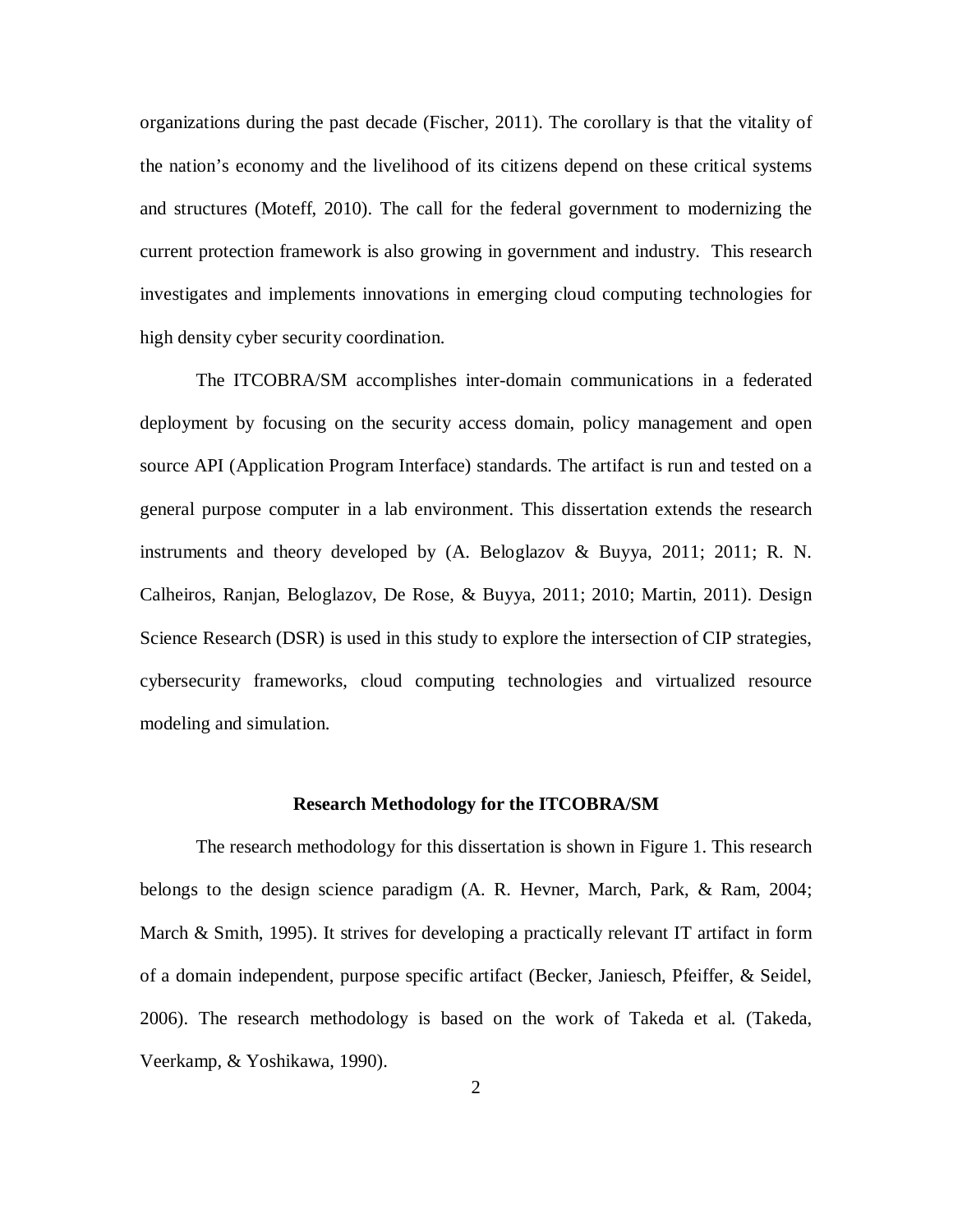#### **Research Method**



Figure 1. Research Methodology of this Paper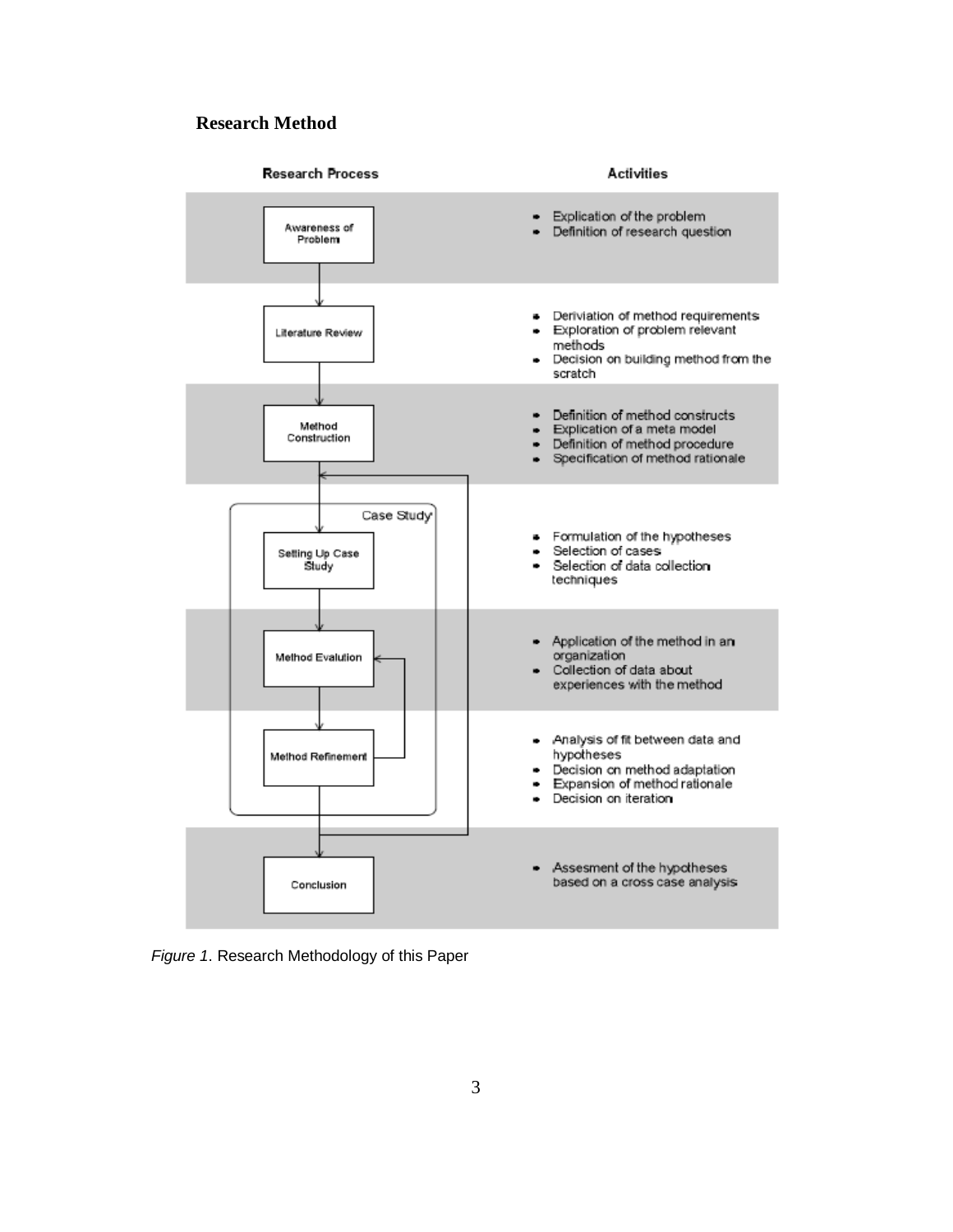#### **Background of the Study**

 Critical infrastructures are dispersed throughout the United States government and private industry. The majority of these are in private sector organizations that are subject to direct government oversight. Catastrophic disruptions to any of these systems can significantly impact United States societies (Warfield, 2012).



 The three synthesis domains for the transparent cloud access and Development/Prototyping methodology to address the gap in current research and development are shown in Figure 2. Source: The author of this dissertation research. Adapted from Martin (2011) Figure 2. ITCOBRA/SM Intervention

This research develops an intercloud communications artifact for more efficient

coordination of critical infrastructure information in public and private organizations. The

ITCOBRA/SM prototype uses existing techniques for developing the prototype model.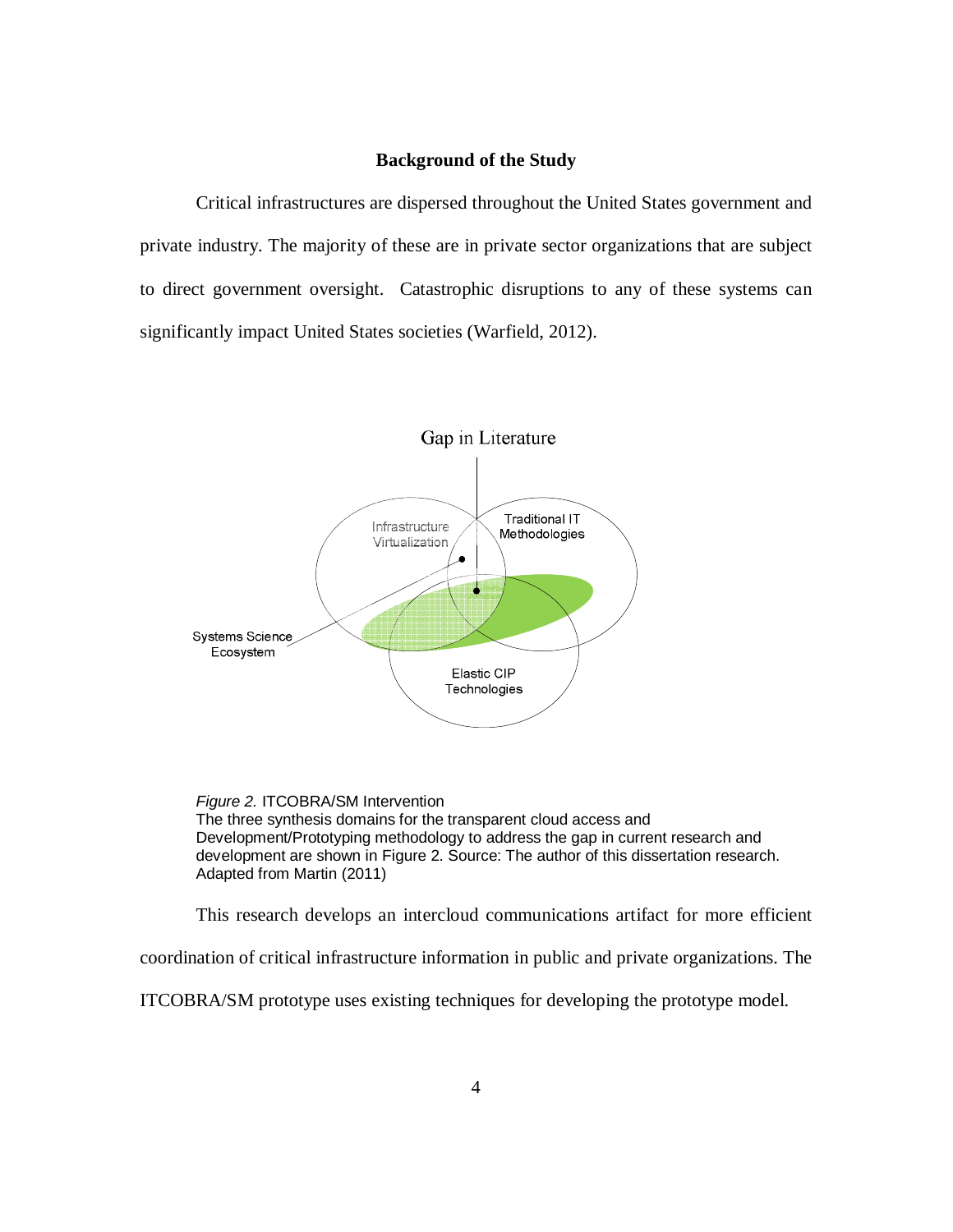#### **ITCOBRA Initial Conceptual Diagram**



#### Legend:

**IDS** Intrusion Detection System LSDB Local Storage Database VMI Virtual Machine Interface

> Figure 3. The ITCOBRA/P Simple Message Exchange Copyright 2012 by Joe Wilson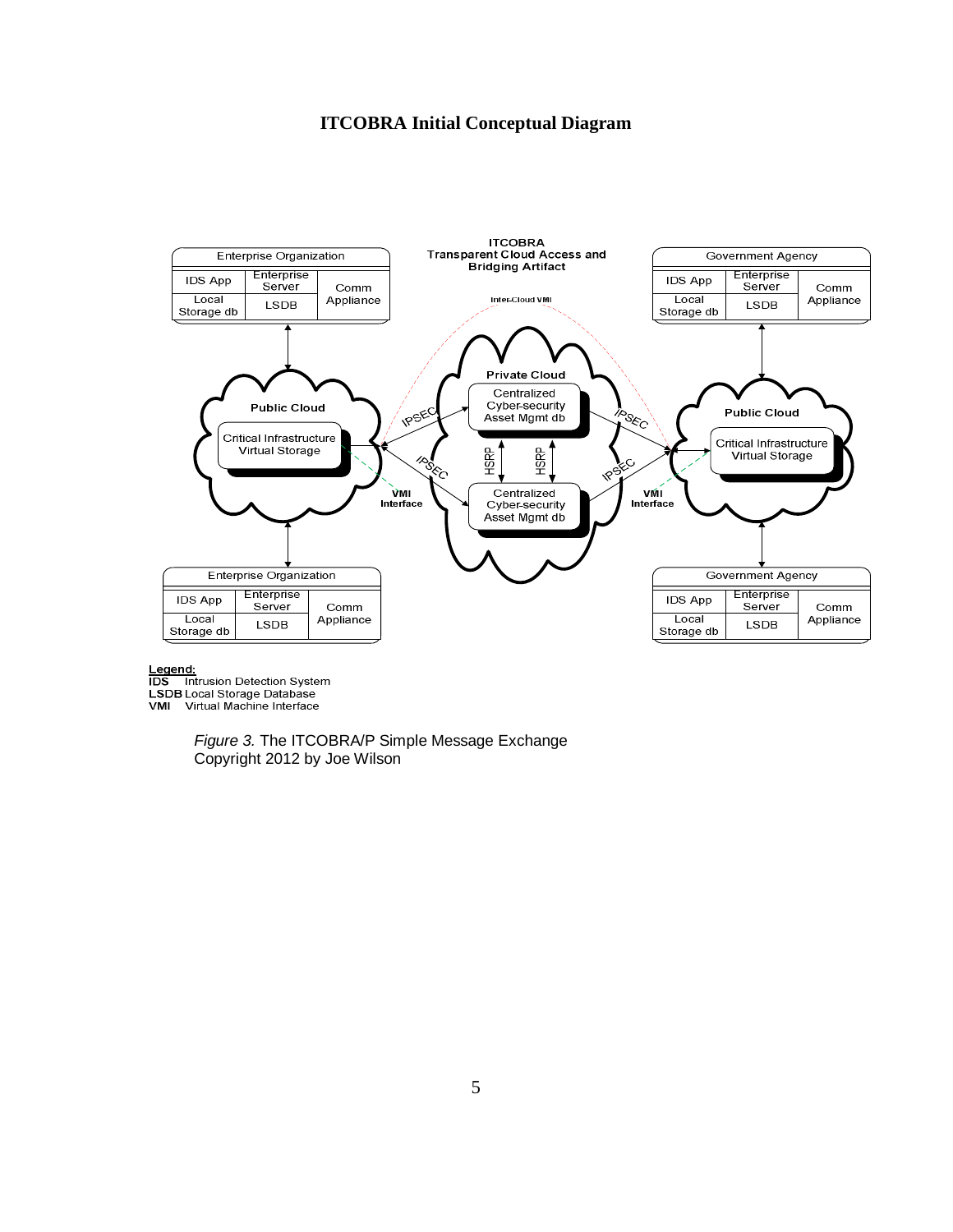#### **CHAPTER 2. LITERATURE REVIEW**

 Critical infrastructures are dispersed throughout the United States government and private industry. The majority of these are in private sector organizations that are subject to direct government oversight. Catastrophic disruptions to any of these systems can significantly impact United States societies (Warfield, 2012).





 In Figure 4 (recaptured from Figure 3) shows the research domains and development environment that the transparent cloud access and Development/Prototyping methodology are synthesized to address the gap in current research and development. Source: The author of this dissertation research. Adapted from Martin (2011).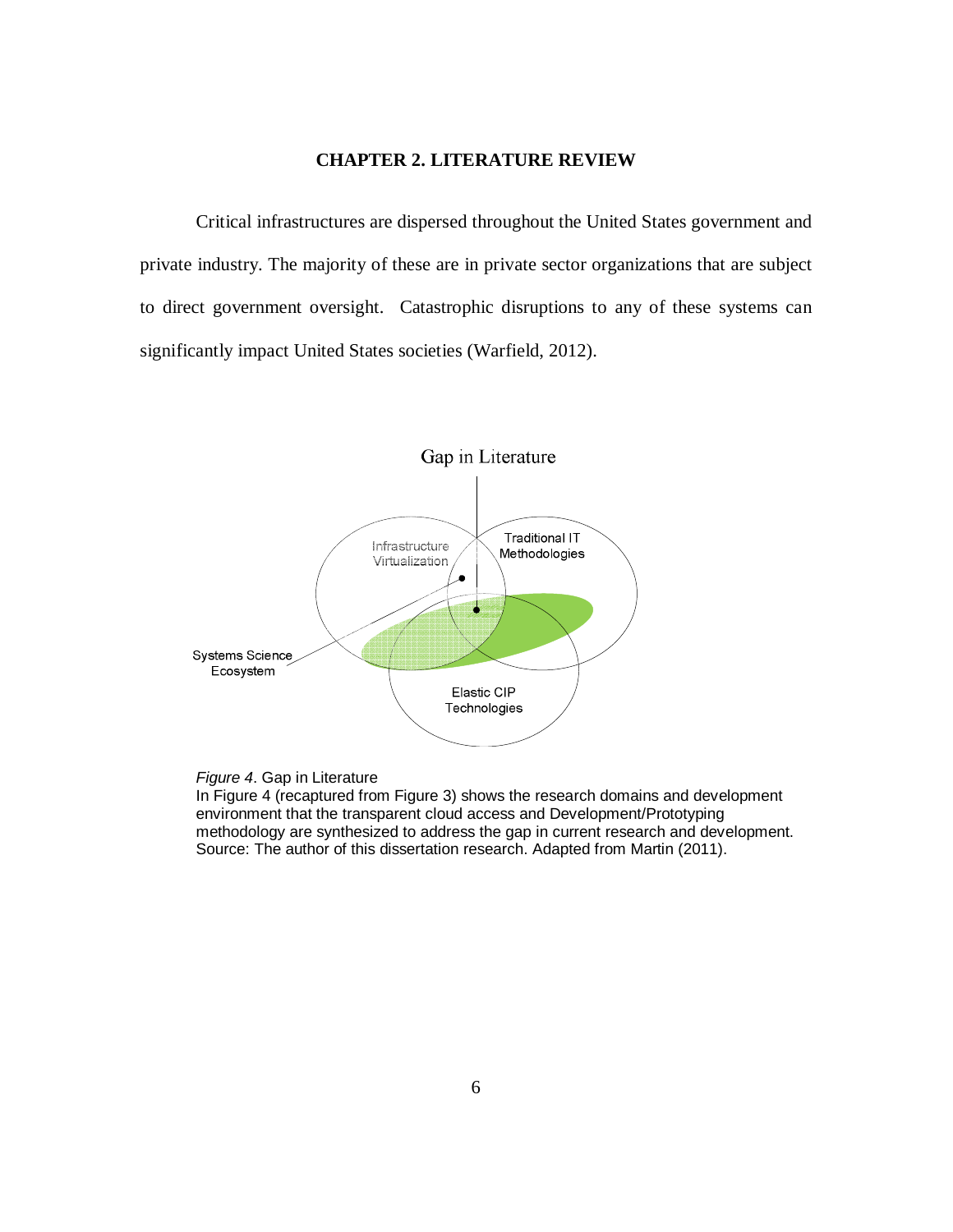#### **REFERE** CES

- Alcaraz, C., Lopez, J., Zhou, J., & Roman, R. (2011). Secure SCADA framework for the protection of energy control systems. *Concurrency and Computation: Practice and Experience, 23*(12), 1431-1442.
- Alexander, K. (2012). Agencies won't read Americans' email for security: General technology & science - security - NBCNews.com. Retrieved 9/10/2012, 2012, security/t/spy-agencies-wont-read-americans-email-security-general/ from http://www.msnbc.msn.com/id/48128455/ns/technology and science-
- security/t/spy-agencies-wont-read-americans-email-security-general/<br>Allen, J., Burch, L., Carter, C., Jose, J., Mcclain, C., & Olds, D. (2010). In Novell I.  (Ed.), *System and method for transparent cloud access - patent application no. 20100235903*(726 15 ed.) AG06F2100FI. Retrieved from http://www.faqs.org/patents/app/20100235903 http://www.faqs.org/patents/app/20100235903<br>Anderson, A., Doll, A., Giblin, A., Jennings, M., Pirrong, R., Shaffer, S., & Stasny, G.
- (2011). Critical infrastructure and cyber security. A project for dr. Engel's capstone at the bush school of government and public service. *CE TRA Technology,* Retrieved from ogle.com/ $\&$ hl=en $\&$ as\_sdt=1,3 ogle.com/&hl=en&as\_sdt=1,3<br>An-ka, Z., Ping, S., Bing-xia, H., & Min-jiao, Z.Reflection of the nation Cybersecurity's http://scholar.googleusercontent.com/scholar?q=cache:56yfAq6xUIAJ:scholar.go
- evolution. evolution. Annapureddy, K. (2011). *Security challenges in hybrid cloud infrastructures. aalto*
- *university, T-110.5290 seminar on network security* Retrieved from http://www.cse.hut.fi/en/publications/B/11/papers/annapureddy.pdf<br>Apke, T. M., & Parry, R. O. (2007).
- Apke, T. M., & Parry, R. O. (2007). Planning ownership of intellectual property rights in web and software development. .*27(3)*(8)  $.27(3)(8)$
- Avizienis, A., Laprie, J., Randell, B., & Landwehr, C. (2004). Basic concepts and taxonomy of dependable and secure computing. *Dependable and Secure Computing, IEEE Transactions on, 1*(1), 11-33.
- Basu, S. (2011). *Simple and secure VM migration to and from the cloud.* ().
- Becker, J., Janiesch, C., Pfeiffer, D., & Seidel, S. (2006). Evolutionary method Engineering–Towards a method for the analysis and conception of management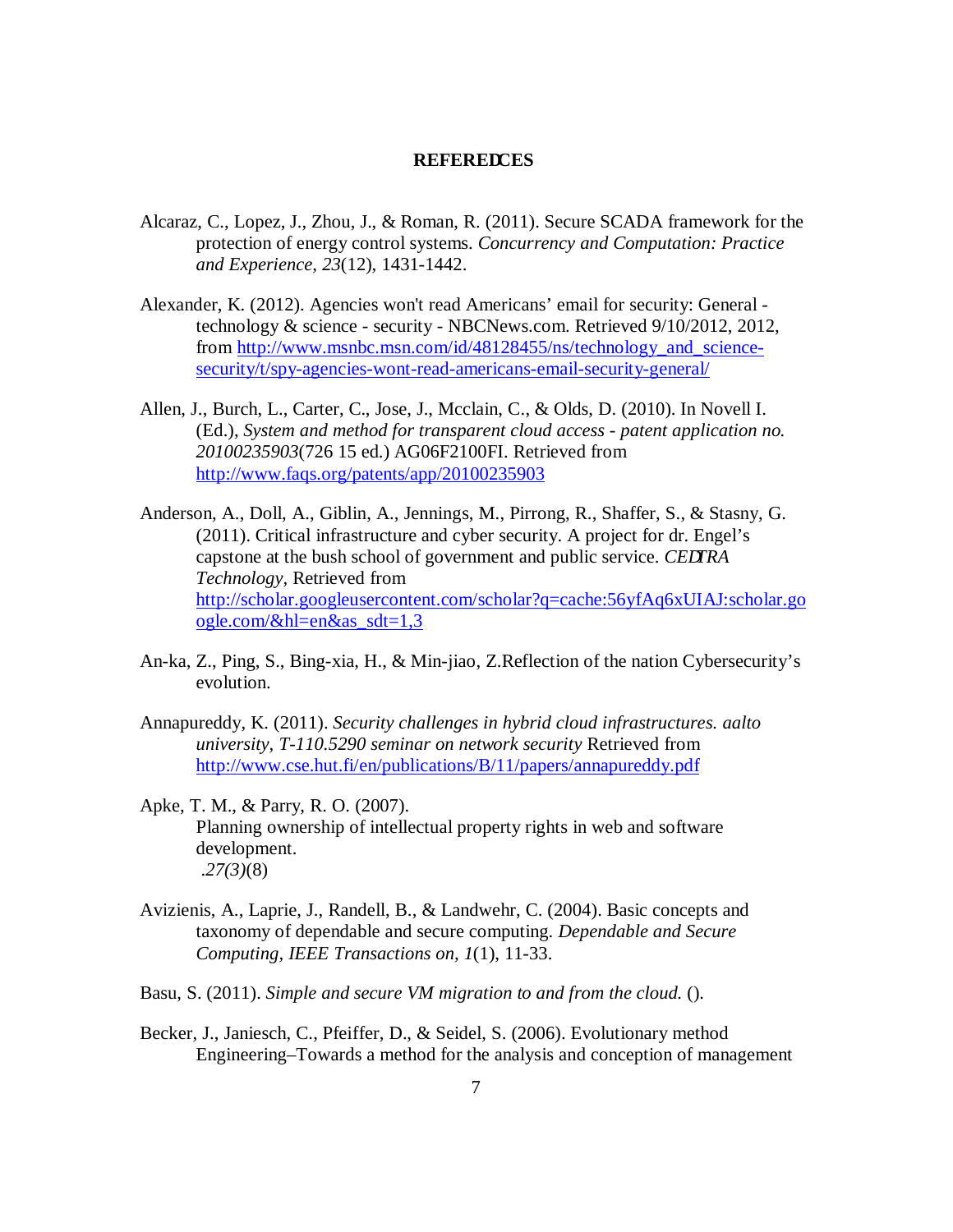information systems. Paper presented at the *Proceedings of the 12th Americas Conference on Information Systems,* 3922-3922.

- Beloglazov, A., & Buyya, R. (2012). Managing overloaded hosts for dynamic consolidation of virtual machines in cloud data centers under quality of service  constraints. *IEEE Transactions on Parallel and Distributed Systems (TPDS),*
- Beloglazov, A., Buyya, R., Lee, Y. C., & Zomaya, A. (2011). A taxonomy and survey of energy-efficient data centers and cloud computing systems. *Advances in Computers, 82*, 47-111.
- Beloglazov, A., & Buyya, R. (2011; 2011). Optimal online deterministic algorithms and adaptive heuristics for energy and performance efficient dynamic consolidation of virtual machines in cloud data centers *Concurrency and Computation: Practice and Experience,* , n/a <last\_page> n/a. doi: 10.1002/cpe.1867

### Benjamin, R. (2007).

 Ending the cyber jihad: Combating terrorist exploitation of theInternet with the rule of law and improved tools for cyber governance. *Comm Law Conspectus, 15*, 119-186.

- 119-186. Bernstein, D., Vij, D., & Diamond, S. (2011). An intercloud cloud computing economy- technology, governance, and market blueprints. Paper presented at the *SRII Global Conference (SRII), 2011 Annual,* 293-299.
- Bernstein, D. (2009). Keynote 2: The intercloud: Cloud interoperability at internet scale. Paper presented at the *etwork and Parallel Computing, 2009.* PC '09. Sixth  *IFIP International Conference on,* xiii-xiii.
- Bernstein, D., & Vij, D. (2010). Intercloud security considerations. Paper presented at the  *Cloud Computing Technology and Science (CloudCom), 2010 IEEE Second International Conference on,* 537-544.
- Bhatia, M. S. (2011). World war III: The cyber war. *International Journal of Cyber Warfare and Terrorism (IJCWT), 1*(3), 59-69.
- Bhatti, D., Awais, M., Hussain, F., KalianiSundram, D., & Pandiyan, V. (2012). An soa based real time information exchange between military and government owned  rescue services. *Far East Journal of Psychology and Business, 7*(3), 29-55.
- Biesecker, C. (2011). House members introduce cyber bill to protect critical  infrastructure. *Defense Daily, 252*(52), 10-10. Retrieved from x?direct=true&db=tsh&AN=70534734&site=ehost-live&scope=site 8 http://ezproxy.library.capella.edu/login?url=http://search.ebscohost.com/login.asp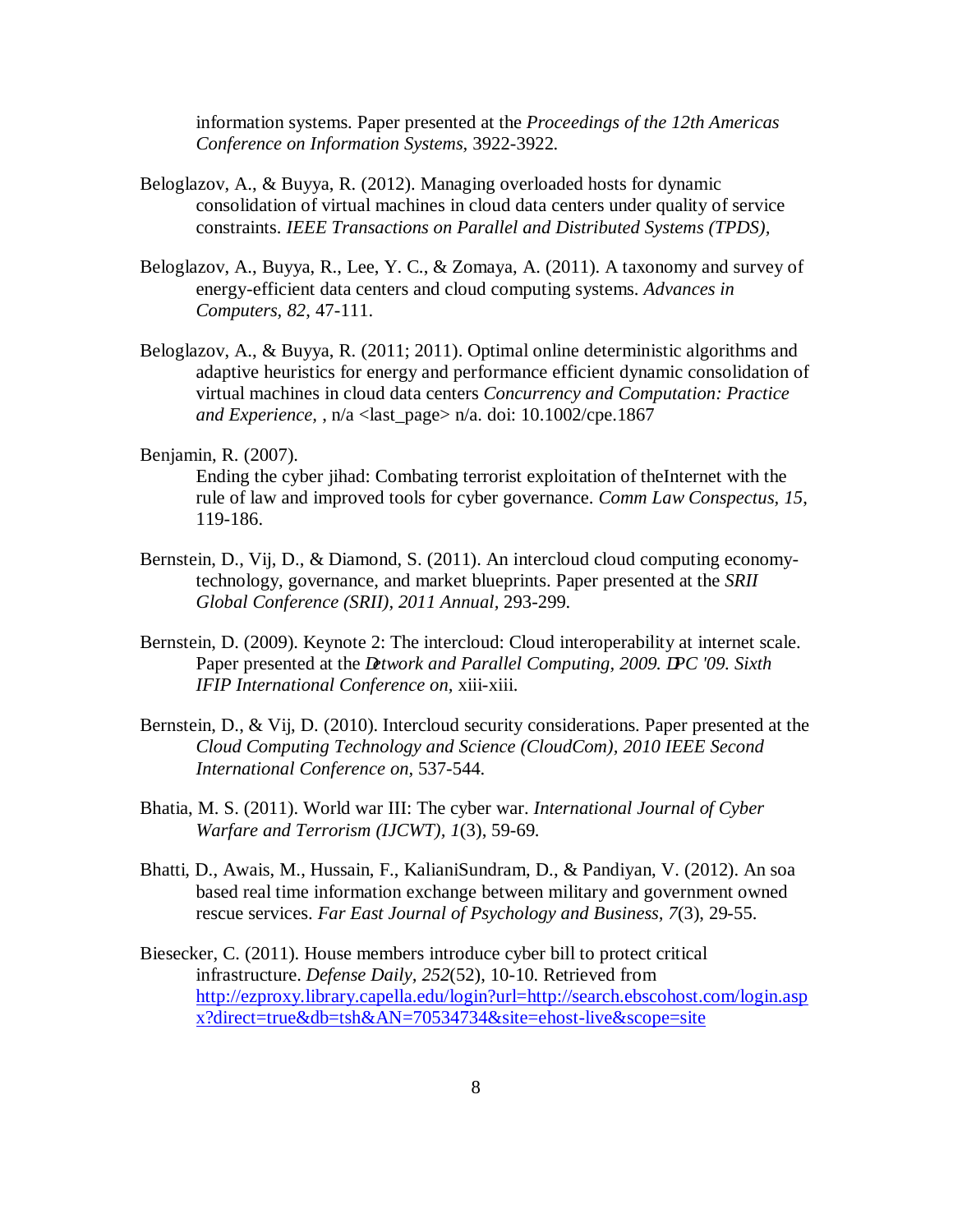- Biswas, S. (2012). US army awards first cloud computing contract | CloudTweaks Retrieved 9/8/2012, 2012, from http://www.cloudtweaks.com/2012/01/us-armyawards-first-cloud-computing-contract/ awards-first-cloud-computing-contract/<br>Bohn, R. B., Messina, J., Fang Liu, Jin Tong, & Jian Mao. (2011). NIST cloud computing
- reference architecture. Paper presented at the *Services (SERVICES), 2011 IEEE World Congress on,* 594-596.
- Bompard, E., Napoli, R., & Xue, F. (2009). Analysis of structural vulnerabilities in power  transmission grids. *International Journal of Critical Infrastructure Protection, 2*(1-2), 5-12. doi: DOI: 10.1016/j.ijcip.2009.02.002
- Branscomb, L. M. (2006). Sustainable cities: Safety and security. *Technology in Society, 28*(1-2), 225-234. doi: DOI: 10.1016/j.techsoc.2005.10.004
- Buyya, R., Broberg, J., & Andrzej, G. (2011). *Cloud computing* Wiley Online Library.
- Buyya, R., Ranjan, R., & Calheiros, R. (2010). Intercloud: Utility-oriented federation of cloud computing environments for scaling of application services. *Algorithms and Architectures for Parallel Processing,* , 13-31.
- Buyya, R. (2010). Cloud computing: The next revolution in information technology. Paper presented at the *Parallel Distributed and Grid Computing (PDGC), 2010 1st International Conference on,* 2-3.
- Calheiros, R. N., Ranjan, R., Beloglazov, A., De Rose, C. A. F., & Buyya, R. (2011). CloudSim: A toolkit for modeling and simulation of cloud computing environments and evaluation of resource provisioning algorithms. *Software: Practice and Experience, 41*(1), 23-50.
- Calheiros, R. N., Ranjan, R., De Rose, C. A. F., & Buyya, R. (2009). Cloudsim: A novel framework for modeling and simulation of cloud computing infrastructures and  services. *Arxiv Preprint arXiv:0903.2525,*
- Calheiros, R. N., Toosi, A. N., Vecchiola, C., & Buyya, R. (2012). A coordinator for scaling elastic applications across multiple clouds. *Future Generation Computer Systems,*
- Calheiros, R. N., Ranjan, R., Beloglazov, A., De Rose, C. A. F., & Buyya, R. (2011; 2010). CloudSim: A toolkit for modeling and simulation of cloud computing environments and evaluation of resource provisioning algorithms *Software: Practice and Experience, 41*(1), 23 <last\_page> 50. doi: 10.1002/spe.995
- Cao, H., Zhu, P., Lu, X., & Gurtov, A. (2013). A layered encryption mechanism for networked critical infrastructures. *etwork, IEEE, 27*(1), 12-18.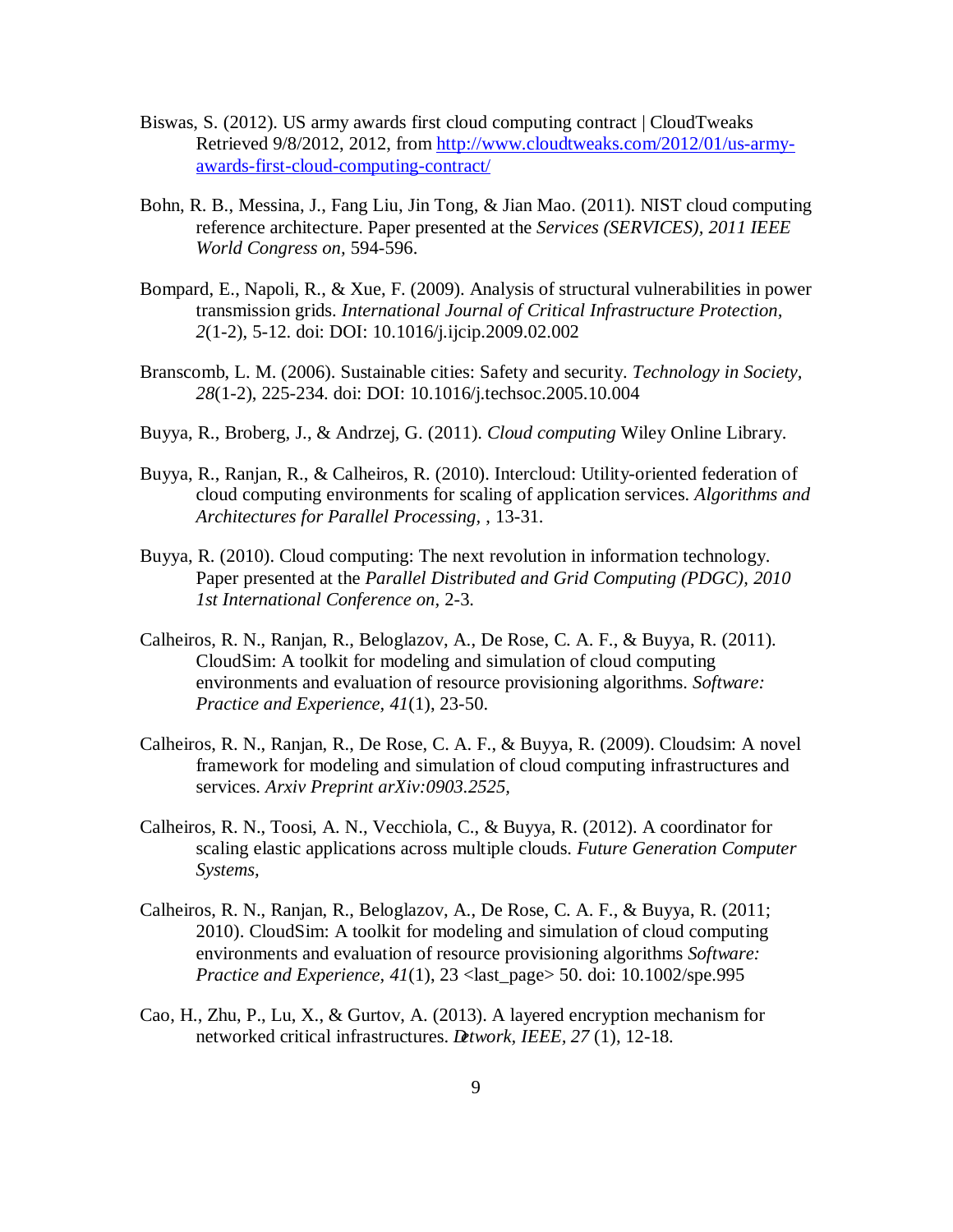- Cardellini, V., Casalicchio, E., Tucci, S., & dei Ministri, P. C. (2006). AGENT-BASED MODELING OF WEB SYSTEMS IN CRITICAL INFORMATION INFRASTRUCTURES. Proceedings of Complex etwork Infrastructure *Protection,*
- Castro, D. (2011). uS federal cyberSecuriTy policy. *Cybersecurity: Public Sector Threats and Responses,* , 127.
- Chen Yiming, & Zhu Yiwei. (2011). SaaS vendor selection basing on analytic hierarchy process. Paper presented at the *Computational Sciences and Optimization (CSO), 2011 Fourth International Joint Conference on,* 511-515.
- Chen, S., Nepal, S., & Liu, R. (2011). Secure connectivity for intra-cloud and inter-cloud communication. Paper presented at the *Parallel Processing Workshops (ICPPW), 2011 40th International Conference on,* 154-159.
- Chessa, S., & Santi, P. (2001). Comparison-based system-level fault diagnosis in ad hoc networks. Paper presented at the *Reliable Distributed Systems, 2001. Proceedings. 20th IEEE Symposium on,* 257-266.
- Chittester, C. G., & Haimes, Y. Y. (2004). Risks of terrorism to information technology and to critical interdependent infrastructures. *Journal of Homeland Security & Emergency Management, 1*(4), 1-20. Retrieved from x?direct=true&db=tsh&AN=15215257&site=ehost-live&scope=site http://ezproxy.library.capella.edu/login?url=http://search.ebscohost.com/login.asp
- x?direct=true&db=tsh&AN=15215257&site=ehost-live&scope=site Cohen, F. (2010). What makes critical infrastructures critical? *International Journal of Critical Infrastructure Protection, 3*(2), 53-54. doi: 10.1016/j.ijcip.2010.06.002
- Collins, H., & Samuels, A. (2010). In MCKENNA C., (Ed.), *SYSTEMS A D METHODS* FOR REAL-TIME E DPOI T APPLICATIO FLOW CO TROL WITH *ETWORK STRUCTURE COMPO E T* WO Patent WO/2010/042,578.
- Copeland, C., & Cody, B. (2007). Terrorism and security issues facing the water  infrastructure sector. *Focus on Terrorism,* , 257.
- Crowther, K. G. (2008). Decentralized risk management for strategic preparedness of critical infrastructure through decomposition of the inoperability input–output  model. *International Journal of Critical Infrastructure Protection, 1*, 53-67. doi: DOI: 10.1016/j.iicip.2008.08.009 DOI: 10.1016/j.ijcip.2008.08.009<br>Cukier, K., Mayer-Schoenberger, V., & Branscomb, L. (2005). Ensuring (and insuring?)
- critical information infrastructure protection. *SSR Working Paper Series*, Retrieved from ientId=62763&RQT=309&VName=PQD 10 http://proquest.umi.com.library.capella.edu/pqdweb?did=1451419261&Fmt=7&cl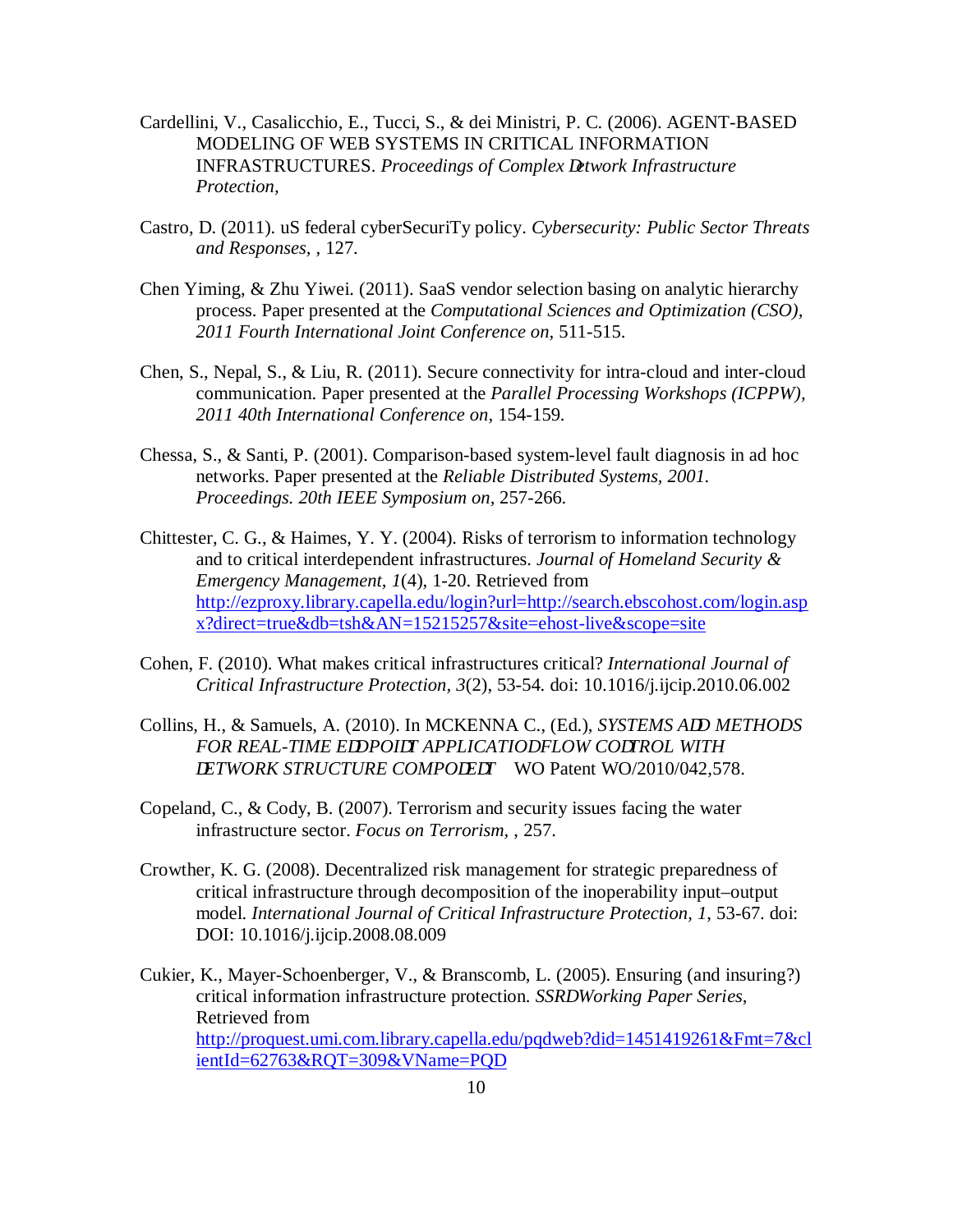- Dayananda, M., & Kumar, A. (2012). Architecture for inter-cloud services using IPsec VPN. Paper presented at the *2012 Second International Conference on Advanced Computing & Communication Technologies,* 463-467.
- Demchenko, Y., de Laat, C., Van der Ham, J., Ghijsen, M., Yakovenko, V., & Cristea, M. (2011). On-demand provisioning of cloud and grid based infrastructure services for collaborative projects and groups. Paper presented at the  *Collaboration Technologies and Systems (CTS), 2011 International Conference*  on, 134-142. *on,* 134-142. Demchenko, Y., Ngo, C., Makkes, M., Stgrijkers, R., & de Laat, C. (2012). Defining
- inter-cloud architecture for interoperability and integration. Paper presented at the **CLOUD COMPUTI** G 2012, the Third International Conference on Cloud  *Computing, GRIDs, and Virtualization,* 174-180.
- Desmedt, Y. (2002). Is there a need for survivable computation in critical infrastructures?  *Information Security Technical Report, 7*(2), 11-21. doi: DOI: 10.1016/S1363- 4127(02)02003-4
- 4127(02)02003-4 Devenny, J. (2004). *Critical digital infrastructure protection: An investigation into the intergovernmental activities of information technology directors in florida counties.* (Ph.D., University of Central Florida). *ProQuest Dissertations and*  Theses, . (MSTAR\_305082755).
- *Theses, .* (MSTAR\_305082755).<br>DHS. (n.d.). Secure cyber networks | homeland security Retrieved 9/15/2012, 2012, from http://www.dhs.gov/secure-cyber-networks http://www.dhs.gov/secure-cyber-networks<br>DHS | national cyber security awareness month Retrieved 7/29/2012, 2012, from
- http://www.dhs.gov/files/programs/gc\_1158611596104.shtm
- http://www.dhs.gov/files/programs/gc\_1158611596104.shtm<br>Dunn Cavelty, M., & Suter, M. (2012). Public-private partnerships are no silver bullet: An expanded governance model for critical infrastructure protection.
- Eack, K. (2008). State and local fusion centers: Emerging trends and issues. *Homeland Security Affairs,* , 1-6.
- Egan, M. J. (2007). Anticipating future vulnerability: Defining characteristics of increasingly critical infrastructure-like systems. *Journal of Contingencies & Crisis Management, 15*(1), 4-17. doi: 10.1111/j.1468-5973.2007.00500.x
- E-Government Unit. (2000). *E-government: Protecting new Zealand's infrastructure from cyber-threats.* ( No. SI 3/2/12). New Zealand: State Services Commission. Retrieved from http://archive.ict.govt.nz/plone/archive/policy/trust-security/niip-report/niip-report.pdf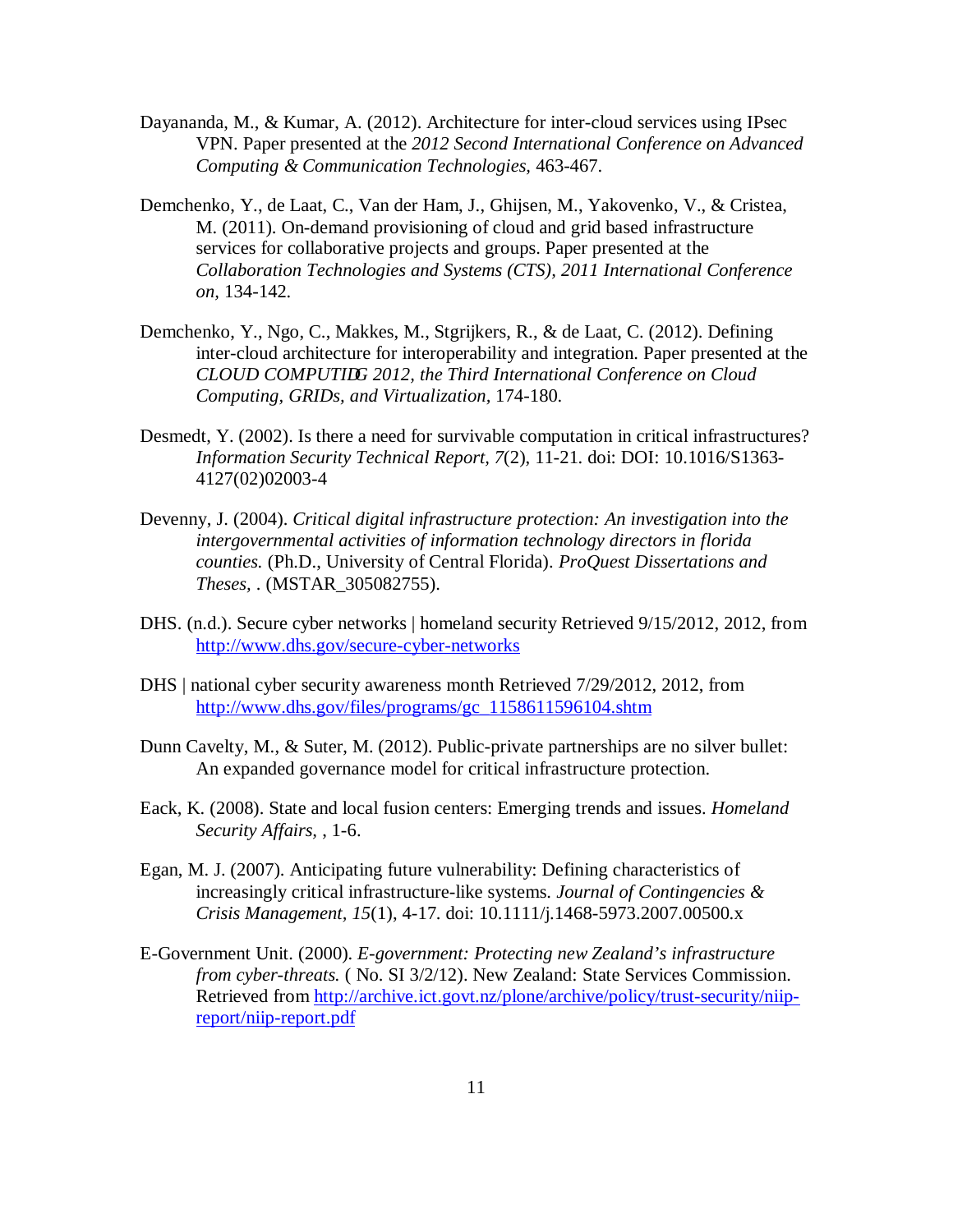- FCC. (n.d.). Topic 19: Communications interdependencies Retrieved 8/4/2012, 2012, from http://transition.fcc.gov/pshs/techtopics/techtopics19.html
- Fielding, R. T., & Taylor, R. N. (2002). Principled design of the modern web  architecture. *ACM Transactions on Internet Technology (TOIT), 2*(2), 115-150.
- Fischer, E. A. (2011). Federal laws relating to cybersecurity: Discussion of proposed revisions.
- Fittkau, F., Frey, S., & Hasselbring, W. (2012). CDOSim: Simulating cloud deployment options for software migration support.
- Gable, K. (2009). Cyber-apocalypse now: Securing the internet against cyberterrorism and using universal jurisdiction as a deterrent. *SSR Working Paper Series*, Retrieved from ientId=62763&RQT=309&VName=PQD ientId=62763&RQT=309&VName=PQD GAO. (2009). *Critical infrastructure protection: OMB leadership needed to strengthen*  http://proquest.umi.com.library.capella.edu/pqdweb?did=1852426531&Fmt=7&cl
- *agency planning efforts to protect federal cyber assets.* (Congressional No. GAO-10-148).U.S. GAO. . (Report to Congressional Requesters)
- GAO. (2011). *CRITICAL I FRASTRUCTURE PROTECTIO : Cybersecurity guidance is available, but more can be done to promote its use.* (Report to Congressional Requesters No. GAO-12-92).
- Geers, K. (2010). The challenge of cyber attack deterrence. *Computer Law & Security Review, 26*(3), 298-303. doi: DOI: 10.1016/j.clsr.2010.03.003
- Gorge, M. (2007). Cyberterrorism: Hype or reality? *Computer Fraud & Security, 2007*(2), 9-12. doi: DOI: 10.1016/S1361-3723(07)70021-0
- Gorman, S. P., Schintler, L., Kulkarni, R., & Stough, R. (2004). The revenge of distance: Vulnerability analysis of critical information infrastructure. *Journal of Contingencies & Crisis Management, 12*(2), 48-63. doi: 10.1111/j.0966- 0879.2004.00435.x 0879.2004.00435.x Granado, N., & White, G. (2008). Cyber security and government fusion centers. Paper
- presented at the *Hawaii International Conference on System Sciences, Proceedings of the 41st Annual,* 205-205.
- Haimes, Y. Y., & Chittester, C. G. (2005). A roadmap for quantifying the efficacy of risk management of information security and interdependent SCADA systems.  *Journal of Homeland Security & Emergency Management, 2*(2), 1-21. Retrieved from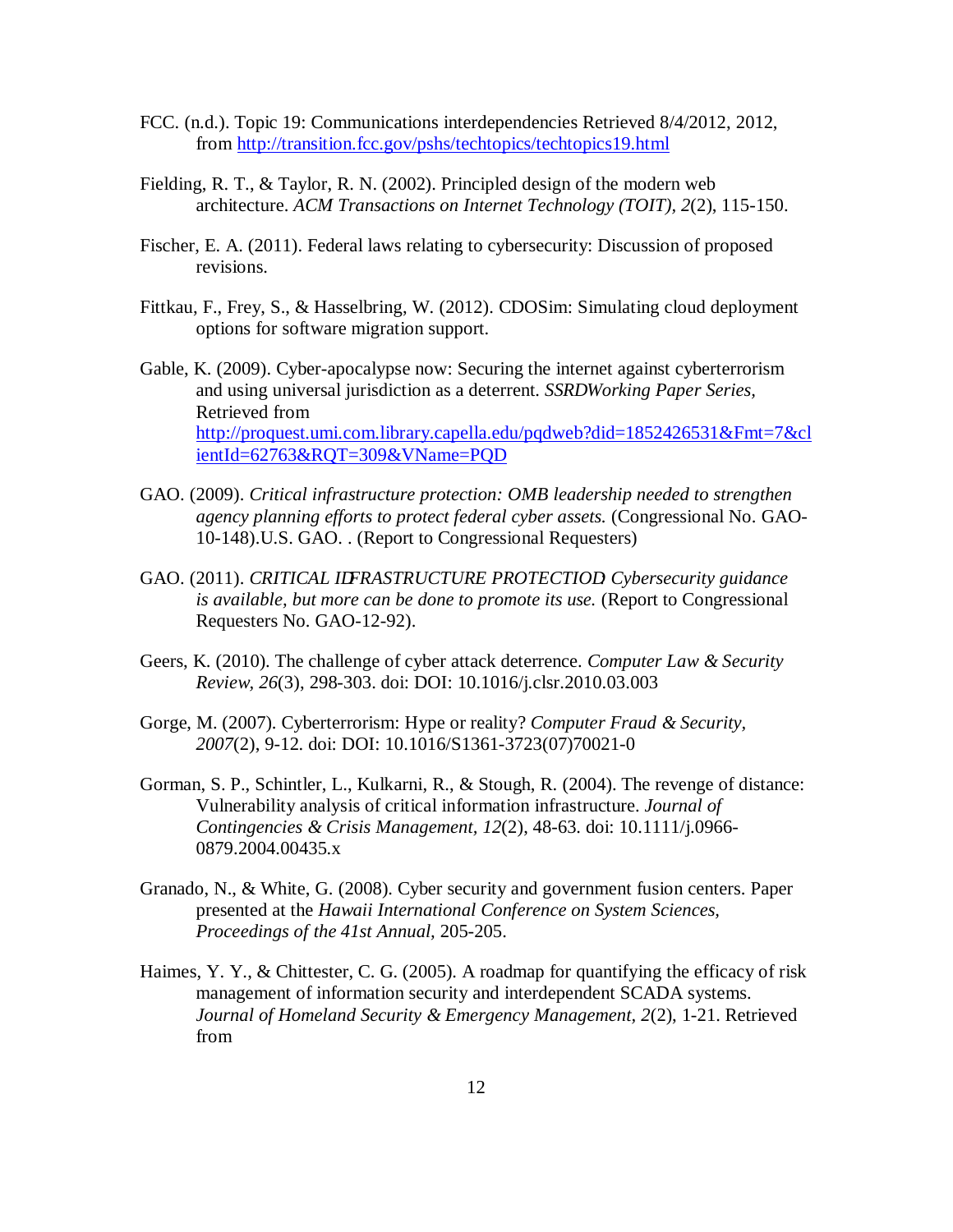x?direct=true&db=tsh&AN=17714056&site=ehost-live&scope=site http://ezproxy.library.capella.edu/login?url=http://search.ebscohost.com/login.asp

- x?direct=true&db=tsh&AN=17714056&site=ehost-live&scope=site Hamaker, C. (2006). What's next for cyber-security? *Public Utilities Fortnightly, 144*(8), 34. Retrieved from ientId=62763&RQT=309&VName=PQD http://proquest.umi.com.library.capella.edu/pqdweb?did=1096130151&Fmt=7&cl
- ientId=62763&RQT=309&VName=PQD<br>Hare, F., & Goldstein, J. (2010). The interdependent security problem in the defense industrial base: An agent-based model on a social network. *International Journal of Critical Infrastructure Protection, 3*(3–4), 128-139. doi: 10.1016/j.ijcip.2010.07.001 10.1016/j.ijcip.2010.07.001 Harrison, W., Krings, A., Hanebutte, N., & McQueen, M. (2002). On the performance of
- a survivability architecture for networked computing systems. Paper presented at  the *System Sciences, 2002. HICSS. Proceedings of the 35th Annual Hawaii International Conference on,* 2534-2542.
- Haslum, K. (2010). *REAL-TIME ETWORK I TRUSIO PREVE TIO*,
- Hato, K., Bo Hu, Murata, Y., & Murayama, J. (2012). Designing inter-cloud system architecture. Paper presented at the *Optical Internet (COI), 2012 10th International Conference on,* 75-76.
- Hennessy, J. L., Patterson, D. A., & Lin, H. (2003). *Information technology for counterterrorism: Immediate actions and future possibilities* Natl Academy Pr.
- Hevner, A. R., March, S. T., Park, J., & Ram, S. (2004). Design science in information  systems research. *Mis Quarterly,* , 75-105.
- Hevner, A., March, S. T., Park, J., & Ram, S. (2004). Design science in information  systems research. *MIS Quarterly, 28*(1), 75-75-105. Retrieved from 4?accountid=27965 4?accountid=27965<br>Holgate, J., Williams, S. P., & Hardy, C. A. (2012). Information security governance: http://library.capella.edu/login?url=http://search.proquest.com/docview/21811958
- Investigating diversity in critical infrastructure organizations.
- Host, P. (2012). Northrop CEO: Info sharing, right to monitor networks critical to potential cyber bills. *Defense Daily, 254*(10), 1-1. Retrieved from x?direct=true&db=tsh&AN=76258097&site=ehost-live&scope=site x?direct=true&db=tsh&AN=76258097&site=ehost-live&scope=site Howell, F., & McNab, R. :. (1997). *SimJave: A discrete event simulation library of java*. http://ezproxy.library.capella.edu/login?url=http://search.ebscohost.com/login.asp
- Edinburg, Scotland: University of Edinburg.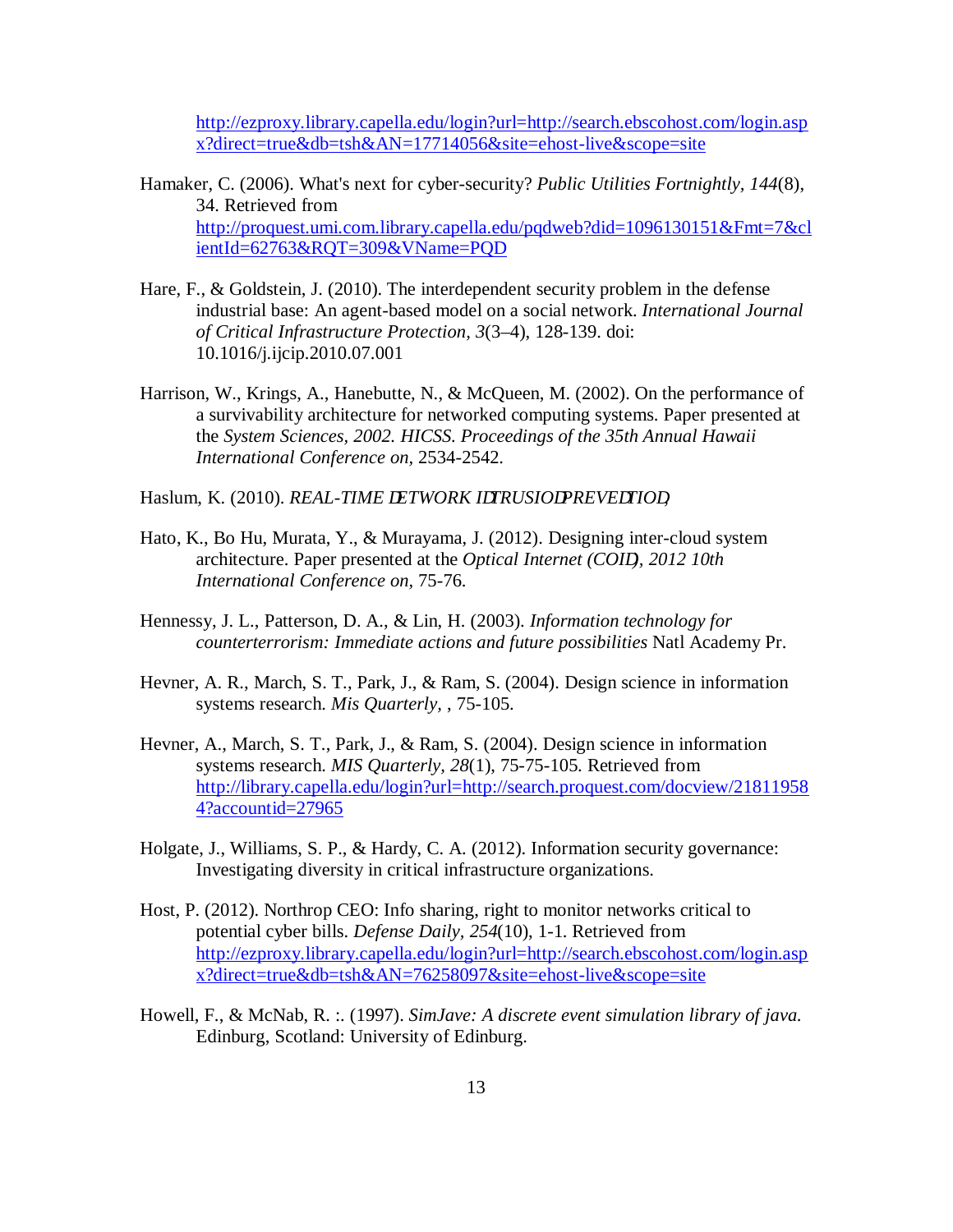- Hutchinson, K. (2012). HUTCHISON: A cybersecurity solution | politics home Retrieved 8/11/2012, 2012, from /2567674/16064608/-/4cqg85/-/index.html  $\frac{12567674}{16064608}{\text{/}4cqg85}{\text{/}4r}$  Hwang, K., Fox, G. C., & Dongarra, J. J. (2011). Cloud architecture and datacenter http://www.ksat.com/news/politics/HUTCHISON-A-cybersecurity-solution/-
- design. *Distributed and cloud computing: Clusters, grids, clouds, and the future internet* (pp. 7-1-7-57). Watham, MA: Morgan Kaufmann. Retrieved from http://www.cs.gsu.edu/~cscnxx/Chapter7-Cloud-Architecture-May2-2010.pdf
- IBM. (2012). *System programming APIs* [null] (IMS Version 11 ed.) IBM Corporation.
- Jain, S., Hutchings, C., Lee, Y., & McLean, C. (2010). A knowledge sharing framework for homeland security modeling and simulation. Paper presented at the *Winter Simulation Conference (WSC), Proceedings of the 2010,* 3460-3471.
- James, J., & Verma, B. (2012). EFFICIENT VM LOAD BALANCING ALGORITHM FOR A CLOUD COMPUTING ENVIRONMENT. *International Journal, 4*
- Jansen, W., & Grance, T. (2011). Guidelines on security and privacy in public cloud computing. *IST Special Publication*, , 800-144.
- Jiang, G., Cybenko, G., & McGrath, D. (2001). Infrastructure web: Distributed monitoring and managing critical infrastructures. Paper presented at the *Enabling Technologies for Law Enforcement,* 104-114. Retrieved from http://citeseerx.ist.psu.edu/viewdoc/summary?doi=10.1.1.124.2912
- Jin, H., Ibrahim, S., Bell, T., Qi, L., Cao, H., Wu, S., & Shi, X. (2010). Tools and technologies for building clouds. *Cloud Computing,* , 3-20.
- Jones, A. (2005). Cyber terrorism: Fact or fiction. *Computer Fraud & Security, 2005*(6), 4-7. doi: DOI: 10.1016/S1361-3723(05)70220-7
- KDM Analytics. (2012). A security assurance company. Retrieved February/15, 2013, from http://www.kdmanalytics.com/kdma/index.html
- Kephart, J. O., & Chess, D. M. (2003). The vision of autonomic computing. *Computer, 36*(1), 41-50.
- Khajeh-Hosseini, A., Greenwood, D., & Sommerville, I. (2010). Cloud migration: A case study of migrating an enterprise it system to iaas. Paper presented at the *2010 IEEE 3rd International Conference on Cloud Computing,* 450-457.
- Knapp, K., & Boulton, W. (2006). Cyber-warefare threatens corporations: Expansion into  commercial environments. *Information Systems Management, 23*(2), 76-87.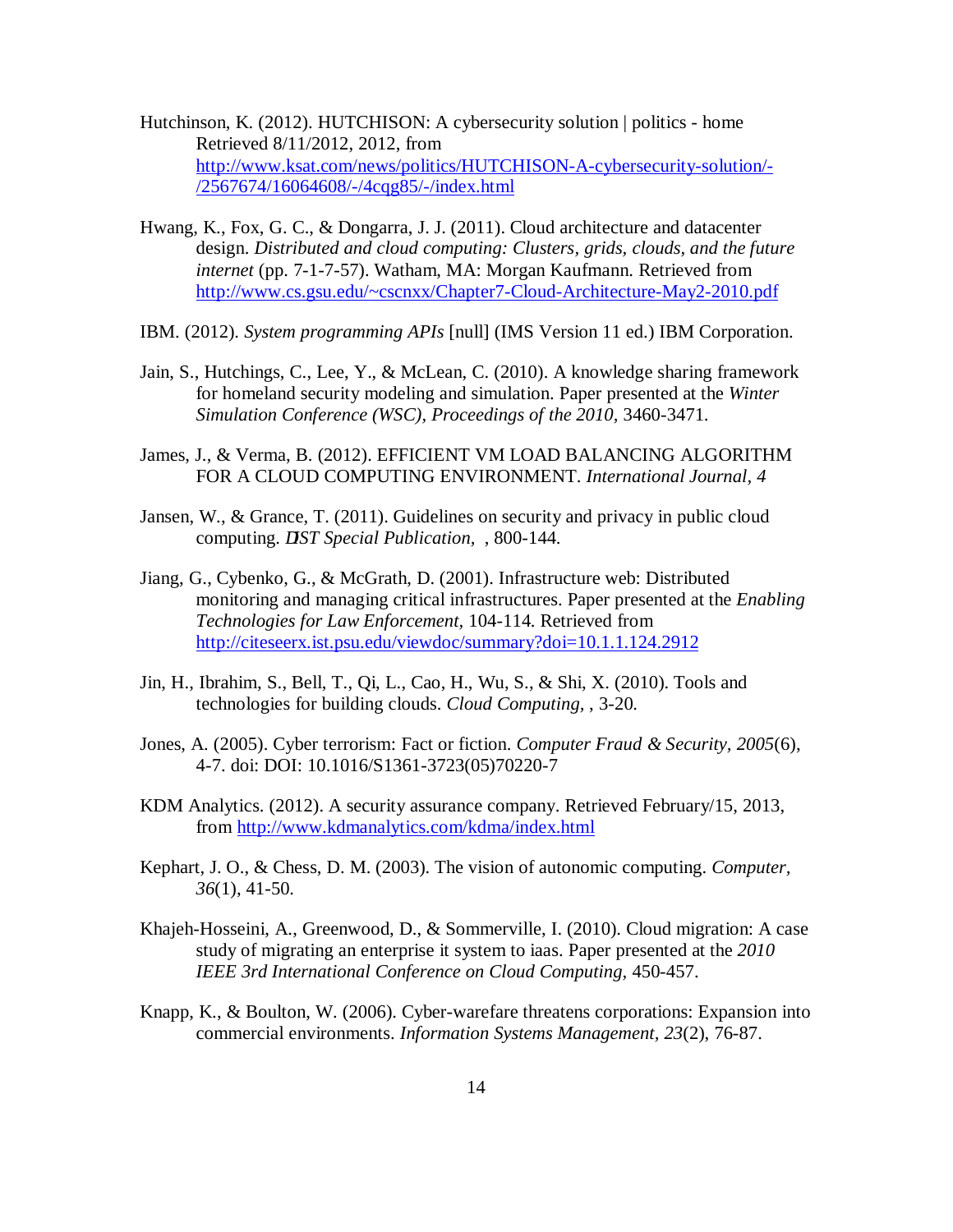- Krings, A., & Oman, P. (2003). Secure and survivable software systems. *IEEE Proc.HICSS-36, Minitrack on Secure and Survivable Software Systems,* , 334a.
- Krings, A., & Azadmanesh, A. (2005). A graph based model for survivability  applications. *European Journal of Operational Research, 164*(3), 680-689.
- Krings, A., Harrison, W., Azadmanesh, M., & McQueen, M. (2002). The impact of hybrid fault models on scheduling for survivability. Paper presented at the *Wkshp on Scheduling in Computerand Manufacturing Systems, Seminar, , 2231*
- Krings, A. W. (2004). Agent survivability: An application for strong and weak chain constrained scheduling. Paper presented at the *System Sciences, 2004. Proceedings of the 37th Annual Hawaii International Conference on,* 8 pp.
- Krings, A. W., WILLIAM, S. H., Azadmanesh, A., & Mcqueen, M. (2004). Scheduling issues in survivability applications using hybrid fault models. *Parallel Processing Letters, 14*(01), 5-22.
- Krings, A., & Oman, P. (2003). A simple GSPN for modelling common mode failures in critical infrastructures. Paper presented at the *System Sciences, 2003. Proceedings of the 36th Annual Hawaii International Conference on,* 10 pp.
- Kuechler, B., & Vaishnavi, V. (2008). On theory development in design science research: Anatomy of a research project. *European Journal of Information Systems, 17*(5), 489-504. 489-504. Kuechler, W., & Vaishnavi, V. (2008). *Design science research methods and patterns:*
- *Innovating information and communication technology*. Boca Raton, FL: Auerbach Pub.
- Kuechler, W., & Vaishnavi, V. (September 30, 2011.). Design science research in information systems. Retrieved 11/26, 2011, from http://desrist.org/desrist
- Kuechler, B., & Vaishnavi, V. (2008). On theory development in design science research: Anatomy of a research project. *European Journal of Information Systems, 17*(5), 489-489-504. Retrieved from 6?accountid=27965 6?accountid=27965<br>Kuehl, D., & Miller, R. A. (2009). Cyberspace and the "First battle" in 21st-century war. http://library.capella.edu/login?url=http://search.proquest.com/docview/21879048
- Center for Technology and ational Security Policy ational Defense University, *68*(September 2009)
- Kundra, V., & Chief Information Officers Council (U.S.). (2011). *Federal cloud computing strategy.* (Congressional Report).The White House. Retrieved from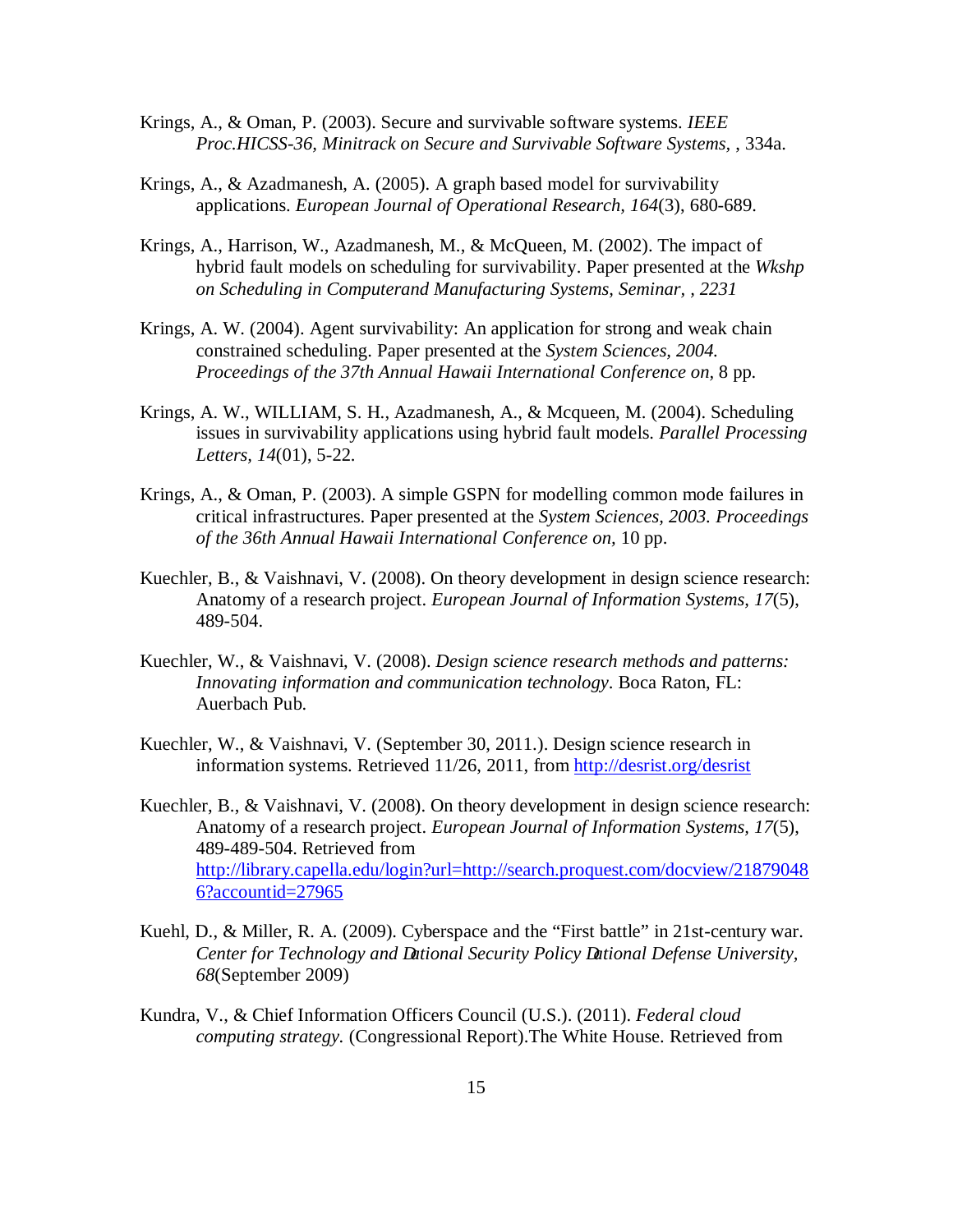ting%20Strategy.pdf http://www.theresearchpedia.com/sites/default/files/Federal%20Cloud%20Compu

- ting%20Strategy.pdf<br>Kurze, T., Klems, M., Bermbach, D., Lenk, A., Tai, S., & Kunze, M. (2011). Cloud federation. Paper presented at the *CLOUD COMPUTI G 2011, the Second International Conference on Cloud Computing, GRIDs, and Virtualization,* 32-38.
- Lakhani, J., & Kumar, P. (2012). Resource selection strategy based on propagation delay in cloud. Paper presented at the *Communication Systems and etwork* Technologies (CS T), 2012 International Conference on, 710-713.
- Lewis, T. G. (2006a). *Critical infrastructure protection in homeland security: Defending a networked nation* John Wiley and Sons.
- Lewis, T. G. (2006b). *Critical infrastructure protection in homeland security: Defending a networked nation* John Wiley and Sons.
- Liden, R., Halls, D., Waterhouse, S., & Benoit, P. (2011). *Systems and methods for establishing a cloud bridge between virtual storage resources - patent application*  (711163rd ed.) AG06F1200FI. Retrieved from torage%20Resources.htm torage%20Resources.htm<br>
Limbani, D., & Oza, B. (2012). A proposed service broker strategy in CloudAnalyst for file:///G:/CAPELLA/2012\_SummerTerm/AAA\_Committee%20Work/Research/P atents/CloudBridge%2020110022812/CloudBridge%20between%20Virtual%20S
- cost-effective data center selection. *Int.J.Computer Technology & Applications, Vol 3 (3), ISS* :2229-6093(1082-1087) Retrieved from http://www.ijccr.com
- Lindquist, C. (2005). A new blueprint for I.T. ; A service-oriented architecture can be a powerful tool for changing your business-or a good way to boil the ocean. the keys to a successful SOA project are setting limits, mitigating risks, and giving the business what it wants and needs. *CIO, 18*(21), 1. Retrieved from entId=62763&RQT=309&VName=PQD entId=62763&RQT=309&VName=PQD<br>Liu, E., Stevens, G., Ruane, K. A., Dolan, A. M., & Thompson, R. M. (2012). http://proquest.umi.com.library.capella.edu/pqdweb?did=883243471&Fmt=7&cli
- Cybersecurity: Selected legal issues. *Congressional Research Service, 7-5700*
- Mabry, P. L., Marcus, S. E., Clark, P. I., Leischow, S. J., & Mendez, D. (2010). Systems science: A revolution in public health policy research. *American Journal of Public Health, 100*(7), 1161.
- Malhotra, M. (2011). Simulation for enhancing the response and processing time of  datacenters. *International Journal of Computing and Corporate Research, 1*(3) Retrieved from http://www.ijccr.com/November2011/8.pdf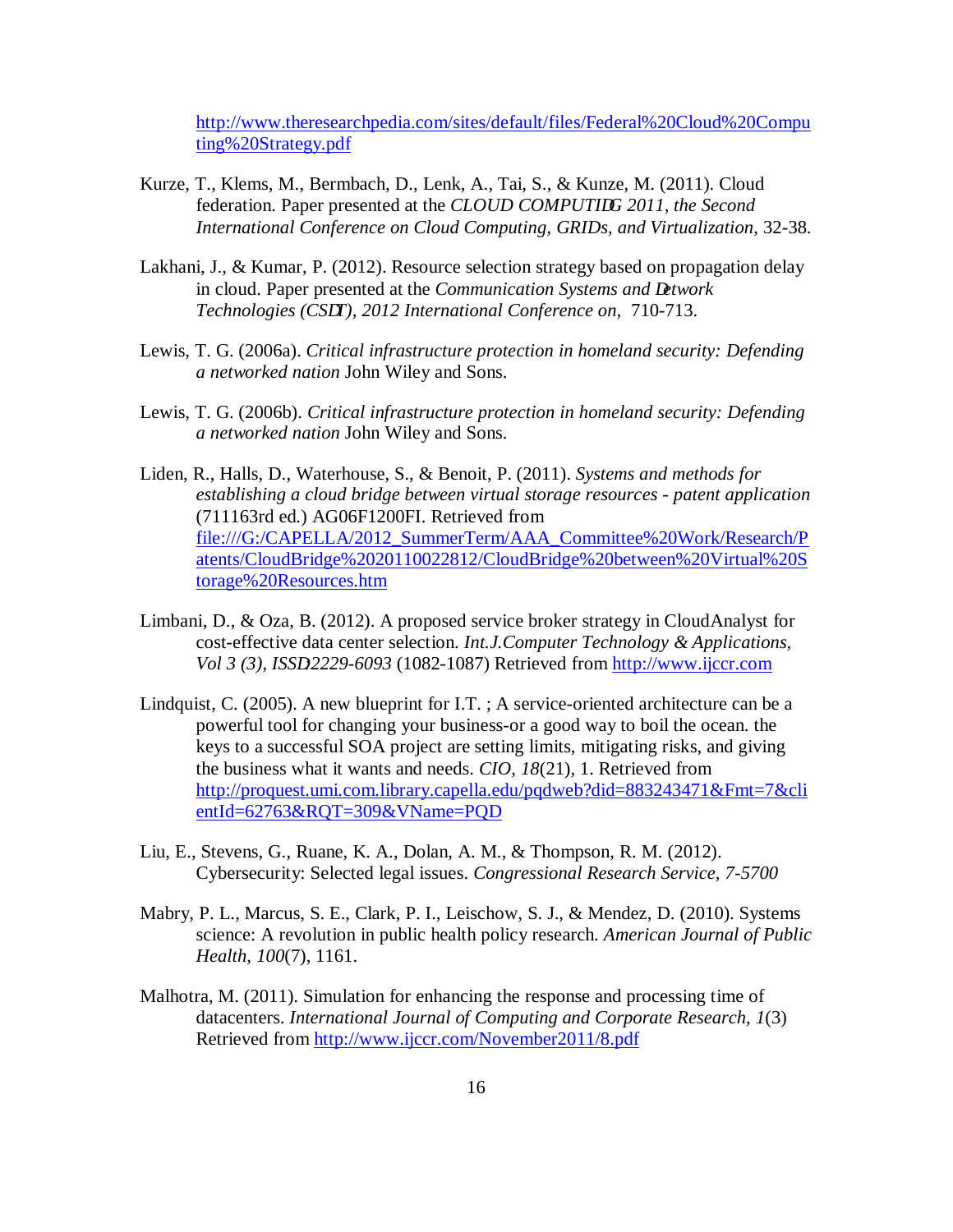- March, S. T., & Smith, G. F. (1995). Design and natural science research on information  technology. *Decision Support Systems, 15*(4), 251-266.
- Marshall, P., Keahey, K., & Freeman, T. (2011). Improving utilization of infrastructure clouds. Paper presented at the *Cluster, Cloud and Grid Computing (CCGrid), 2011 11th IEEE/ACM International Symposium on,* 205-214.
- Martin, D. (2011). *ovamente artificial general intelligence: Design science research towards a designing / prototyping model.* Capella University). *ProQuest Dissertations and Theses,* . (MSTAR\_904636893).
- McCrohan, K. F. (2003). Facing the threats to electronic commerce. *Journal of Business & Industrial Marketing, 18*(2), 133-145.
- Medina, A., Lakhina, A., Matta, I., & Byer, J. (2001). BRITE: An approach to universal topology generation. [null] *Proceedings of the 9th International Workshop on Modeling, Analysis, and Simulation of Computer and Telecommunication Systems,* (MASCOTS 2001)
- Melvin, J. (2012). White house may use executive order to protect key computer networks. Retrieved 11/19/2012, 2012, from idINBRE8771F220120808 http://in.reuters.com/article/2012/08/08/net-us-usa-security-cyber-
- idINBRE8771F220120808<br>Merkel, C. M. (2012). Article 9: Information sharing and transparency. Paper presented at the *The U ESCO Convention on the Protection and Promotion of the Diversity of Cultural Expressions,* 245-282.
- Microsoft TechNet. (2012). Private cloud principles, patterns, and concepts TechNet articles - united states (english) - TechNet wiki. Retrieved 8/1/2012, 2012, from principles-patterns-and-concepts.aspx principles-patterns-and-concepts.aspx<br>Miyamoto, T., Hayashi, M., & Nishimura, K. (2010). Sustainable network resource http://social.technet.microsoft.com/wiki/contents/articles/4346.private-cloud-
- management system for virtual private clouds. Paper presented at the *Cloud Computing Technology and Science (CloudCom), 2010 IEEE Second International Conference on,* 512-520.
- Monwar, M. M., Gavrilova, M., & Wang, Y. (2011). A novel fuzzy multimodal information fusion technology for human biometric traits identification. Paper presented at the *Cognitive Informatics & Cognitive Computing (ICCI\*CC ), 2011 10th IEEE International Conference on,* 112-119.
- Moteff, J. D. (2010). *Critical infrastructures: Background, policy, and implementation.*  (Prepared for Members and Committees of Congress No. RL30153). Washington,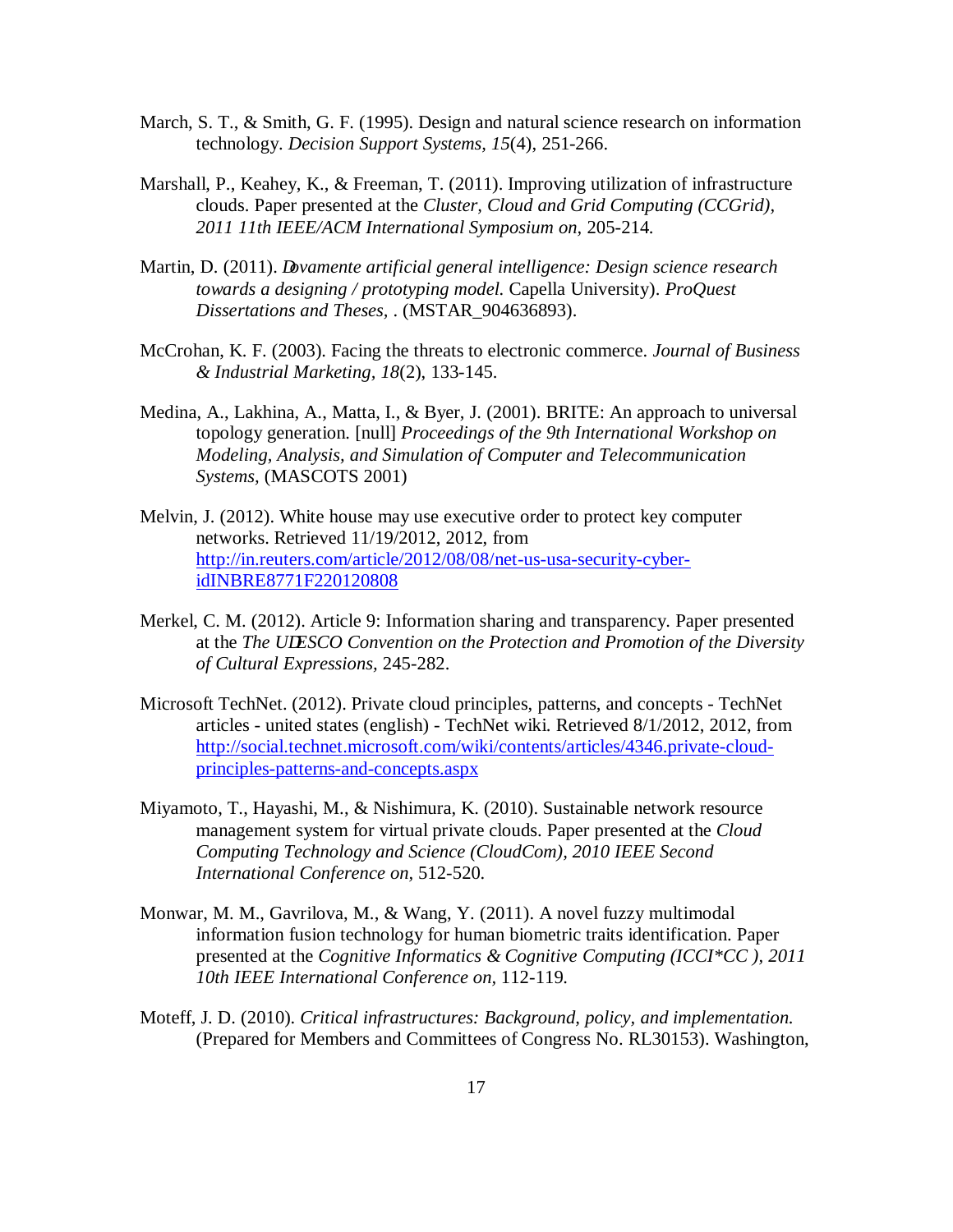DC: Congressional Research Service, Library of Congress. Retrieved from http://www.fas.org/sgp/crs/homesec/RL30153.pdf

- http://www.fas.org/sgp/crs/homesec/RL30153.pdf<br>Nayak, S., & Yassir, A. (2012). Cloud computing as an emerging paradigm. *IJCS S, 12*(1), 61.
- OASIS. (2011). Reference architecture foundation for service oriented architecture version 1.0. Retrieved 8/7/2012, 2012, from http://docs.oasis-open.org/soa $rm/soa-ra/v1.0/soa-ra.html$
- rm/soa-ra/v1.0/soa-ra.html<br>Offermann, P., Blom, S., Schönherr, M., & Bub, U. (2010). Artifact types in information systems design science–A literature review. *Global Perspectives on Design Science Research,* , 77-92.
- Oman, P., Schweitzer, E., & Roberts, J. (2002). Protecting the grid from cyber attack, part II: Safeguarding IEDS, substations and SCADA systems. [null] *Utility Automation, 7*(1), 25-32.
- Piazza, P. (2003). Measuring the value of IT security. *Security Management, 47*(11), 37. Retrieved from entId=62763&RQT=309&VName=PQD entId=62763&RQT=309&VName=PQD<br>Porcelli, N., Selby, S., Tantono, W., Bagner, J., & Sonu, C. (2002). Hearing addresses http://proquest.umi.com.library.capella.edu/pqdweb?did=459582521&Fmt=7&cli
- protection of nation's critical infrastructure. *Intellectual Property & Technology Law Journal, 14*(2), 31. Retrieved from entId= $62763$ &RQT= $309$ &VName=PQD http://proquest.umi.com.library.capella.edu/pqdweb?did=109795045&Fmt=7&cli
- entId=62763&RQT=309&VName=PQD<br>Potok, T., Elmore, M., Reed, J., & Sheldon, F. T. (2003). VIPAR: Advanced information agents discovering knowledge in an open and changing environment. Paper presented at the *Proc. 7th World Multiconference on Systemics, Cybernetics and Informatics, Orlando FL,* 28-33.
- Potok, T., Phillips, L., Pollock, R., Loebl, A., & Sheldon, F. (2003). Suitability of agent technology for command and control in fault-tolerant, safety-critical responsive decision networks. Paper presented at the *Proc. 16th Int'l Conf. Parallel and*  Distributed Computing Systems, Reno V,
- Pounder, C. (2002). The US's national strategy for homeland security. *Computers & Security, 21*(6), 503-505. doi: DOI: 10.1016/S0167-4048(02)01005-2
- Preparata, F. P., Metze, G., & Chien, R. T. (1967). On the connection assignment problem of diagnosable systems. *Electronic Computers, IEEE Transactions on,*  (6), 848-854.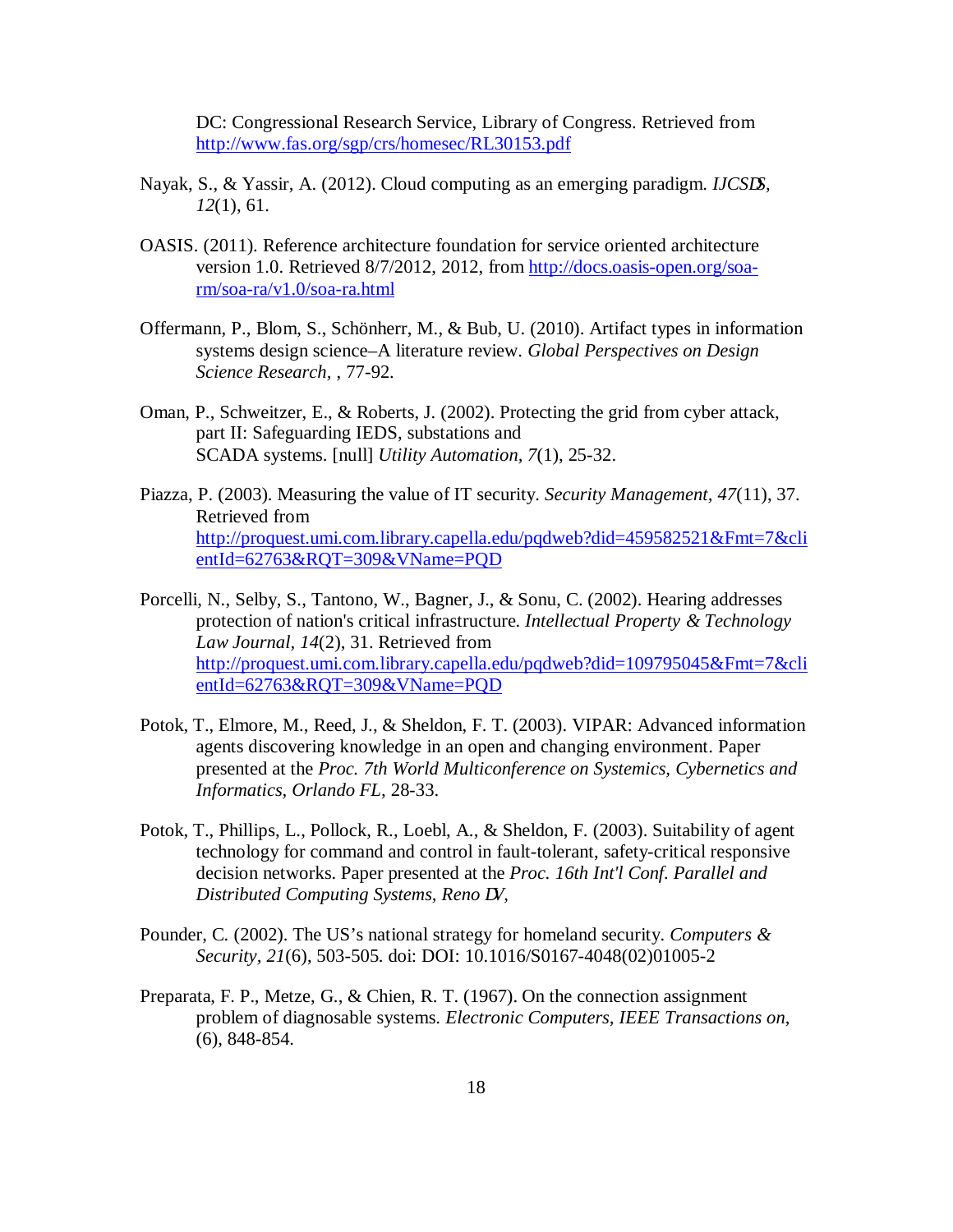- Qiang, Q. (2009). In Nagurney A. (Ed.), *D etwork efficiency/performance measurement with vulnerability and robustness analysis with application to critical infrastructure*. United States -- Massachusetts: Management. Retrieved from http://search.proquest.com/docview/304924975?accountid=27965 http://search.proquest.com/docview/304924975?accountid=27965<br>Rak, A. (2002). Information sharing in the cyber age: A key to critical infrastructure
- protection. *Information Security Technical Report, 7*(2), 50-56. doi: DOI: 10.1016/S1363-4127(02)02006-X 10.1016/S1363-4127(02)02006-X Rich, E., Gonzalez, J. J., Qian, Y., Sveen, F. O., Radianti, J., & Hillen, S. (2009).
- Emergent vulnerabilities in integrated operations: A proactive simulation study of  economic risk. *International Journal of Critical Infrastructure Protection, 2*(3), 110-123. doi: 10.1016/j.ijcip.2009.07.002
- Rosenzweig, P. (2012). The alarming trend of cybersecurity breaches and failures in the  U.S. government. *The Heritage Foundation, Leadership for America, 2695*
- Rupley, S. (2009). 11 top open-source resources for cloud computing tech news and analysis Retrieved 11/16/2012, 2012, from http://gigaom.com/2009/11/06/10-topopen-source-resources-for-cloud-computing/ open-source-resources-for-cloud-computing/<br>Salehie, M., Pasquale, L., Omoronyia, I., & Nuseibeh, B. (2012). Adaptive security and
- privacy in smart grids: A software engineering vision. Paper presented at the  *Software Engineering for the Smart Grid (SE4SG), 2012 International Workshop*  on, 46-49. *on,* 46-49. Schweitzer, D. (2005). Be prepared for cyberterrorism. *Computerworld, 39*(13), 42.

- Seifert, J. W. (2002). The effects of september 11, 2001, terrorist attacks on public and private information infrastructures: A preliminary assessment of lessons learned.  *Government Information Quarterly, 19*(3), 225-242. doi: DOI: 10.1016/S0740- 624X(02)00103-X
- 624X(02)00103-X Shan, C., Heng, C., & Xianjun, Z. (2012). Inter-cloud operations via NGSON.  *Communications Magazine, IEEE, 50*(1), 82-89.
- Sharma, M., & Sharma, P. (2012). Performance evaluation of adaptive virtual machine load balancing algorithm. *Performance Evaluation, 3*(2)
- Sheldon, F., Potok, T., Langston, M., Krings, A., & Oman, P. (2004). *Autonomic approach to survivable cyber-secure infrastructures* [null]
- Sheldon, F. T., Kavi, K. M., Tausworthe, R., Yu, J. T., Brettschneider, R., & Everett, W. W. (1992). Reliability measurement: From theory to practice. *Software, IEEE, 9*(4), 13-20.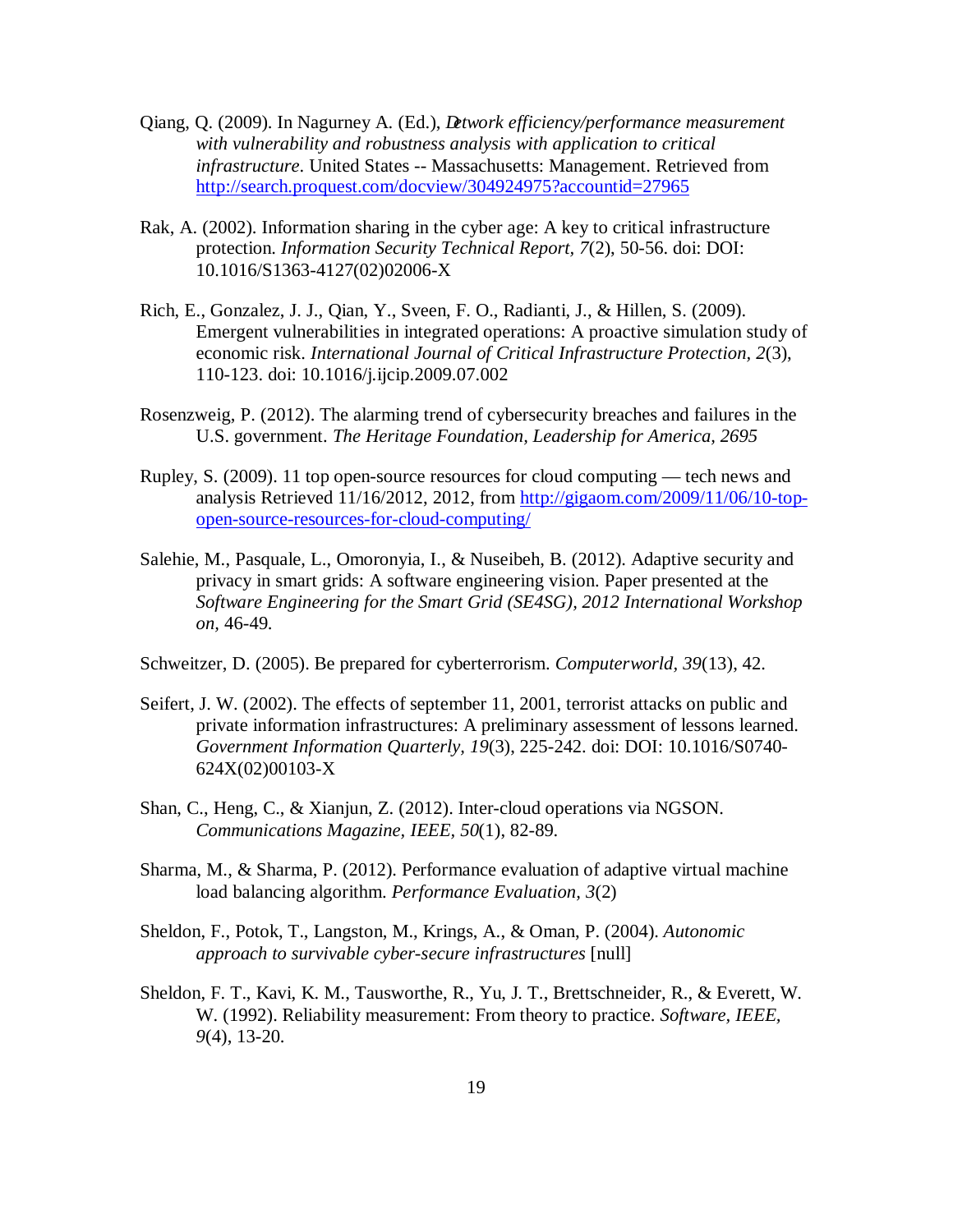- Sheldon, F. T., Elmore, M. T., & Potok, T. E. (2003). An ontology-based software agent system case study. Paper presented at the *Information Technology: Coding and Computing [Computers and Communications], 2003. Proceedings. ITCC 2003. International Conference on,* 500-506.
- Sheldon, F. T., Jerath, K., & Chung, H. (2002). Metrics for maintainability of class  inheritance hierarchies. *Journal of Software Maintenance and Evolution: Research and Practice, 14*(3), 147-160.
- Sheldon, F. T., Jerath, K., & Greiner, S. A. (2002). Examining coincident failures and usage-profiles in reliability analysis of an embedded vehicle sub-system. Paper presented at the *Proc* inth Int'l Conf. on Analytical and Stochastic Modeling  *Techniques [ASMT 2002],* 3-5.
- Sheldon, F., Potok, T., & Kavi, K. (2004). Multi-agent systems for knowledge management and decision networks. *Informatica, 28*, 79-89.
- Shi, Y., Jiang, X., & Ye, K. (2011). An energy-efficient scheme for cloud resource provisioning based on CloudSim. Paper presented at the *Cluster Computing (CLUSTER), 2011 IEEE International Conference on,* 595-599.
- Shiffman, G., & Gupta, R. (2013). Crowdsourcing cyber security: A property rights view of exclusion and theft on the information commons. *International Journal of the Commons,*
- Smith, J. (2012). GOP senators rework cybersecurity bill tech daily dose.2012(8/12/2012)
- dose.2012(8/12/2012)<br>Stark, A. (2007). Policymaking for critical infrastructure: A case study on strategic interventions in public safety telecommunications by gordon A. gow. *Journal of Contingencies & Crisis Management, 15*(1), 65-66. doi: 10.1111/j.1468- 5973.2007.00506.x 5973.2007.00506.x Stickman, J. F. (2001). *Assessing united states information assurance policy response to*
- *computer-based threats to national security.* (D.P.A., University of Southern California). , 701. Retrieved from entId=62763&RQT=309&VName=PQD. (3027782). http://proquest.umi.com.library.capella.edu/pqdweb?did=725983671&Fmt=7&cli
- Suo, S., Techatassanasoontorn, A. A., & Purao, S. (2011). The interplay between cloud-based SOA and IT departments: Research directions.
- Takeda, H., Veerkamp, P., & Yoshikawa, H. (1990). Modeling design process. *AI Magazine, 11*(4), 37.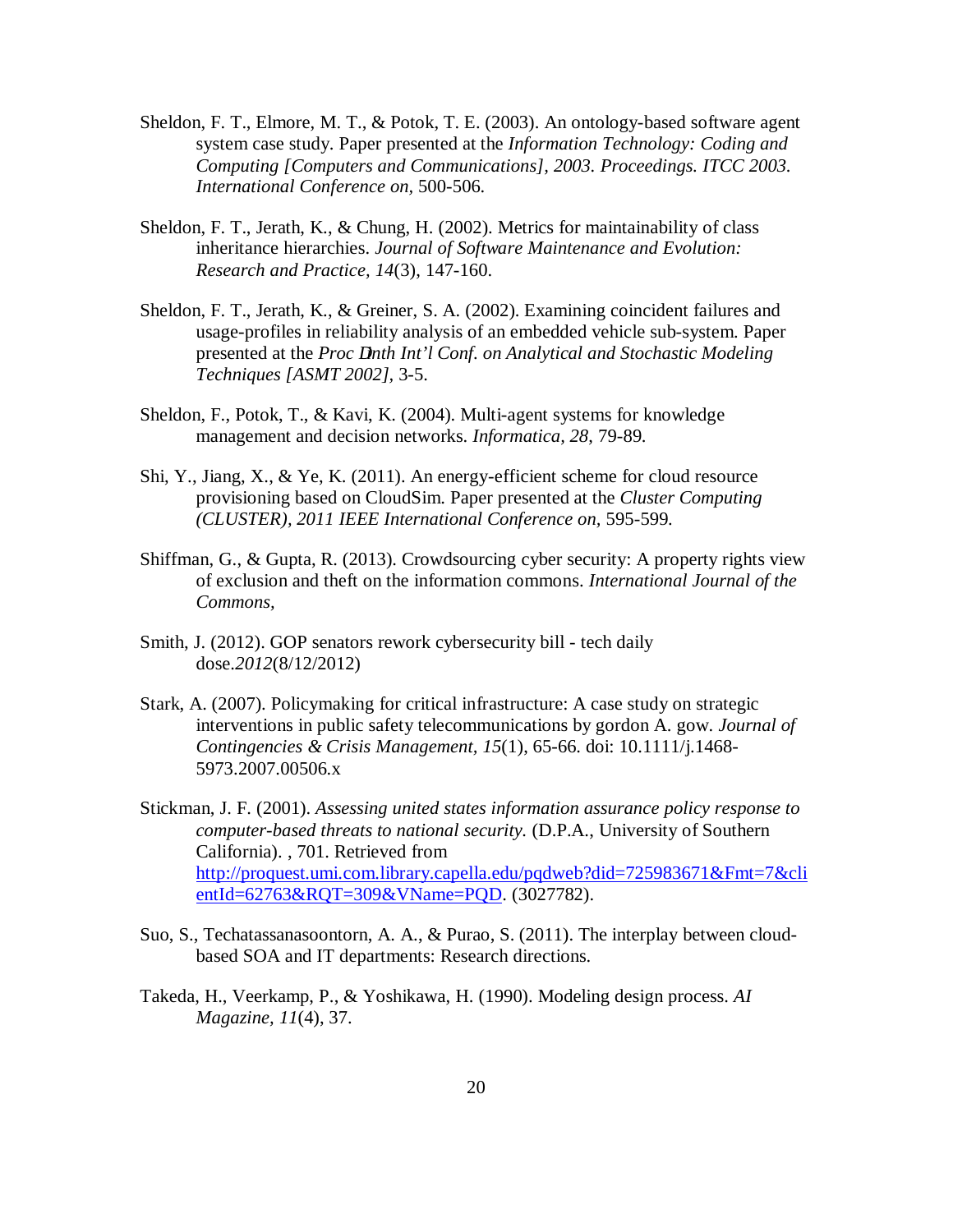- Tao, J., Franz, D., Marten, H., & Streit, A. (2012). An implementation approach for inter- cloud service combination. *International Journal on Advances in Software, 5*(1 and 2), 65-75.
- Taylor, C., Harrison, W., Krings, A., Hanebutte, N., & McQueen, M. (2001). Low-level network attack recognition: A signature-based approach. Paper presented at the  *Proc. 13th International Conference on Parallel and Distributed Computing and Systems, Anaheim, California,* 570-574.
- Taylor, C., Krings, A., Harrison, W., & Hanebutte, N. (2002). Merging survivability system analysis and probability risk assessment for survivability analysis. Paper presented at the *IEEE DS*,
- Taylor, C., Krings, A., Harrison, W., Hanebutte, N., & McQueen, M. (2002). Considering attack complexity: Layered intrusion tolerance. *IEEE Proc.DS*,
- Taylor, C., Krings, A., & Alves-Foss, J. (2002). Risk analysis and probabilistic survivability assessment (RAPSA): An assessment approach for power substation hardening. Paper presented at the *Proc. ACM Workshop on Scientific Aspects of Cyber Terrorism,(SACT), Washington DC, , 64*
- Taylor, C., Oman, P., & Krings, A. (2003). Assessing power substation network security and survivability: A work in progress report. Paper presented at the *Proceedings of the International Conference on Security and Management (SAM '03),*
- Tehan, R. (2012). *Cybersecurity: Authoritative reports and resources.* ( No. R42507). Washington, DC: Congressional Research Service, Library of Congress.
- Tien, J. M. (2005). Homeland security services system: Critical decision issues. Paper presented at the *2005 International Conference on Services Systems and Services Management, 2005. Proceedings of ICSSSM'05,* 1-6.
- Tristram, C. (2003). From artificial intelligence to artificial biology? [null] *Technology Review, 106*(9), 40.
- Ubuntu. (2012). OpenStack with ubuntu | ubuntu Retrieved 11/16/2012, 2012, from http://www.ubuntu.com/cloud/private-cloud/openstack http://www.ubuntu.com/cloud/private-cloud/openstack<br>Van Der Linden, R., Halls, D., & Waterhouse, S. (2010). WO Patent WO/2010/127,365.
- 
- Vijayan, J. (2012). White house exploring executive order to secure critical networks computerworld Retrieved 8/12/2012, 2012, from utive\_order\_to\_secure\_critical\_networks 21 http://www.computerworld.com/s/article/9230099/White\_House\_exploring\_exec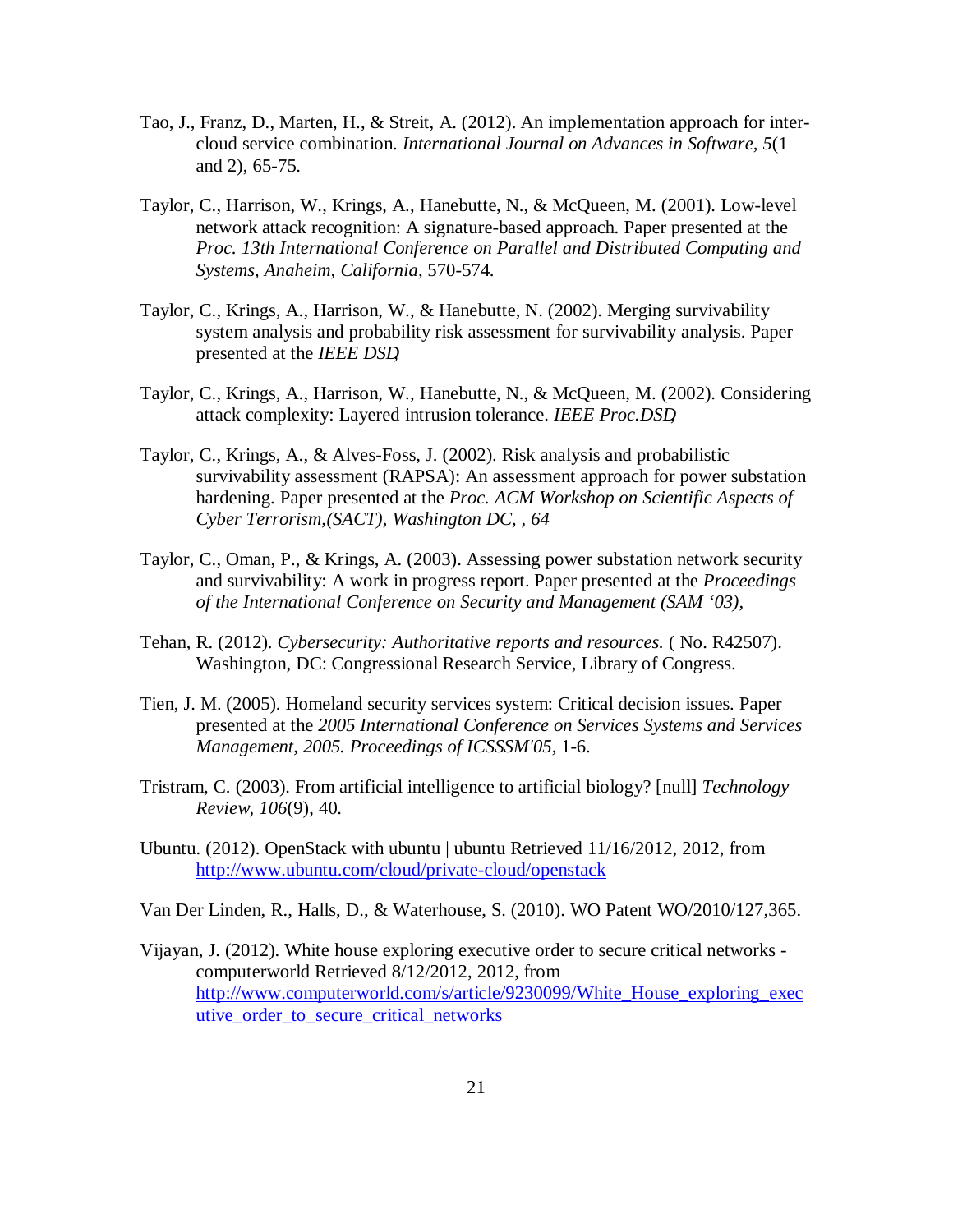- Wang, L., Zhan, J., & Shi, W. (2011). In cloud, can scientific communities benefit from the economies of scale? *Parallel and Distributed Systems, IEEE Transactions on, PP*(99), 1-1.
- Warfield, D. (2012). Critical infrastructures: IT security and threats from private sector  ownership. *Information Security Journal: A Global Perspective, 21*(3), 127-136.
- Wickremasinghe, B. (2009). CloudAnalyst: A CloudSim-based tool for modelling and analysis of large scale cloud computing environments. *MEDC Project Report,*
- Wickremasinghe, B., Calheiros, R. N., & Buyya, R. (2010a). CloudAnalyst: A CloudSim-based visual modeller for analysing cloud computing environments and applications. Paper presented at the *2010 24th IEEE International Conference on*  Advanced Information etworking and Applications, 446-452.
- Wickremasinghe, B., Calheiros, R. N., & Buyya, R. (2010b). 2010 24th IEEE international conference on advanced information networking and applications; CloudAnalyst: A CloudSim-based visual modeller for analysing cloud computing environments and applications Paper presented at the 446 <last\_page> 452. doi: 10.1109/AINA.2010.32 10.1109/AINA.2010.32 Yadav, A. K., Tomar, R., Kumar, D., & Gupta, H. (2012). Security and privacy concerns
- in cloud computing. *International Journal, 2*(5)
- Zhou, Z., Sheldon, F., Potok, T., & Orlando, J. (2003). 31-aug. 2, 2003, modeling with stochastic message sequence charts. Paper presented at the *IIIS Proc. Int'l. Conf. on Computer, Communication and Control Technology,*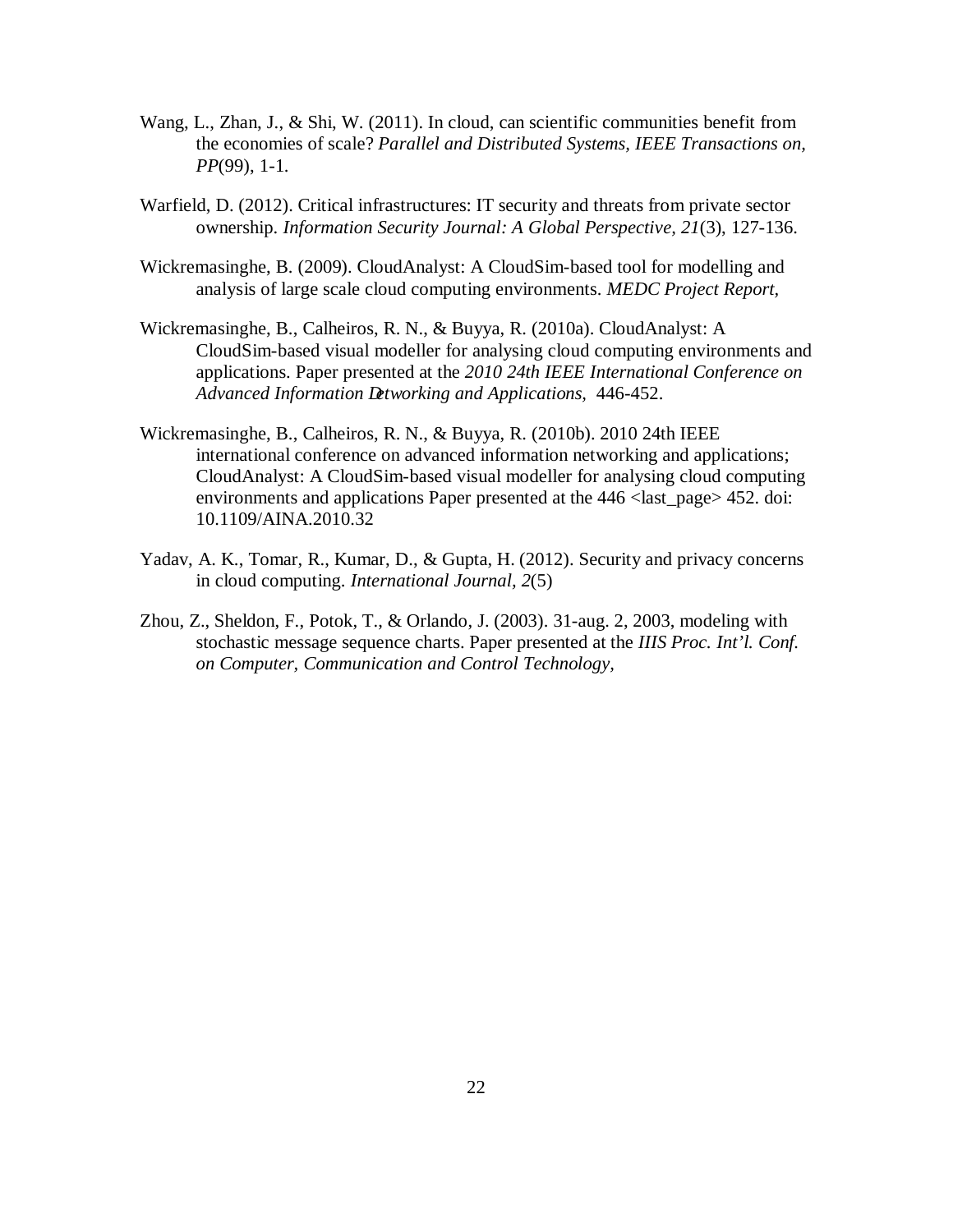# **APPED DIX A. CYBERSECURITY BROADCASTS**

CSPAN-2 (3/7/13). Retrieved on 3/9/13, from: http://www.cspanvideo.org/program/311370-1

CSPAN-2 (2/14/13). Retrieved on 2/16/13, from: http://www.cspanvideo.org/program/311281-1

CSPAN-2 (2/22/13). Retrieved on 2/25/13, from: http://www.cspanvideo.org/program/311129-5

CSPAN-2 (2/13/13). Retrieved on 2/13/13, from: http://www.cspan.org/Events/Deputy-Commerce-Secretary-Discusses-Cybersecurity-Priorities/10737438030/

CSPAN-2 (9/28/12). Retrieved on 9/28/12, from: http://www.cspan.org/Events/Homeland-Security-Secretary-Speaks-on-Cybersecurity/10737434500/

CSPAN-2 (9/22/12). Retrieved on 9/22/12, from: http://www.cspanvideo.org/program/308353-6

CSPAN-2 (9/19/12). Retrieved on 9/19/12, from: http://www.cspan.org/Events/Top-Federal-Security-Chiefs-Update-Congress-on-Homeland-Threats/10737434210-1/

CSPAN-2 (9/14/12). Retrieved on 9/14/12, from: http://www.cspan.org/Events/House-Subcmte-Examines-2009-Attack-at-Fort-Hood-Texas/10737434111/

CSPAN-2 (8/14/12). Retrieved on 8/14/12, from: http://www.cspanvideo.org/program/KeithA

CSPAN-2 (10/6/11). Retrieved on 3/3/13, from: http://www.cspanvideo.org/program/301933-1

CSPAN-2 (10/22/2010). Retrieved on 3/10/13, from: http://www.cspanvideo.org/program/311370-1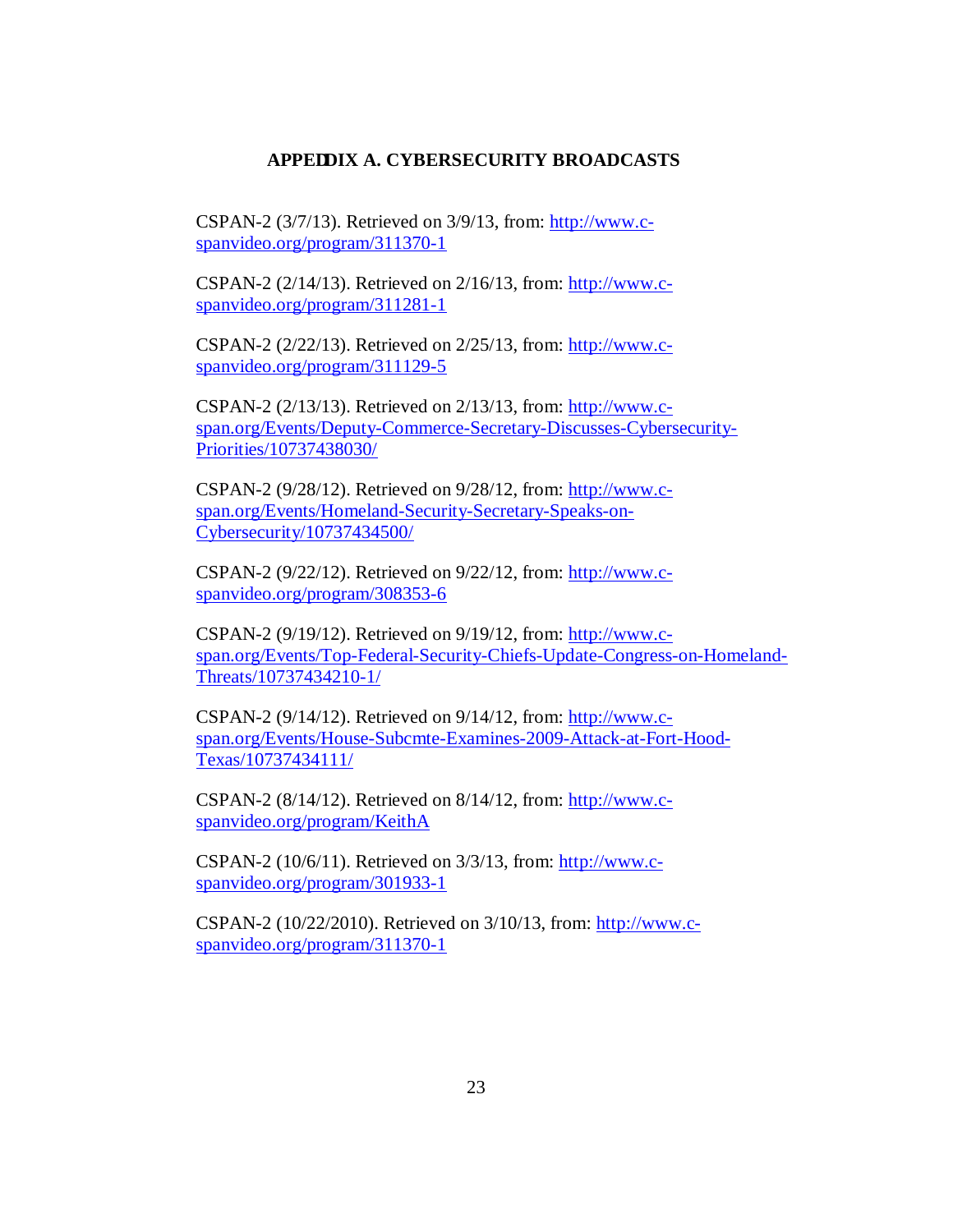# **APPE DIX B. DEFI ITIO OF TERMS**

- **Autonomic computing** *computer systems capable of self-management.*
- **Client–server model** *Client–server computing refers broadly to any distributed application that distinguishes between service providers (servers) and service requesters (clients).*
- **Cloud Computing**  *A model for enabling convenient, on-demand network access to a shared pool of configurable computing resources (e.g., networks, servers, storage, applications, and services) that can be rapidly provisioned and released*  with minimal management effort or service provider interaction. (www.nist.gov)
- **Cloud Oriented Architecture**  *A term coined by Jeff Barr at Amazon Web Services to describe an architecture where applications act as services in the cloud and serve other applications in the cloud environment.*
- **Cloud provider -** *A company that provides cloud-based platform, infrastructure, application, or storage services to other organizations and/or individuals, usually for a fee.*
- **Collaboration** *Means the process of working together to achieve shared goals.*
- **Coordinate** *A consensus decision-making process in which the named coordinating department or agency is responsible for working with the affected departments and agencies to achieve consensus and a consistent course of action.*
- **Critical infrastructure** *critical infrastructure has the meaning given the term in 42 U.S.C. 5195c(e), "systems and assets, whether physical or virtual, so vital to the United States that the incapacity or destruction of such systems and assets*  would have a debilitating impact on security, national economic security, national  *public health or safety, or any combination of those matters.*
- **Data Transfer Time** *The time taken by a given amount of data to be transported from one point to another. This is taken to be equivalent to the available bandwidth divided by the size of the unit of data.*
- **Data Transmission Latency -** *This document uses "Transmission Latency" to mean the network delay (based on geographical distance, operation of network equipment etc.) between 2 points. This can be considered equivalent to half of the ping round-trip time.*
- **Disruptive technology -** *A term used in the business world to describe innovations that improve products or services in unexpected ways and change*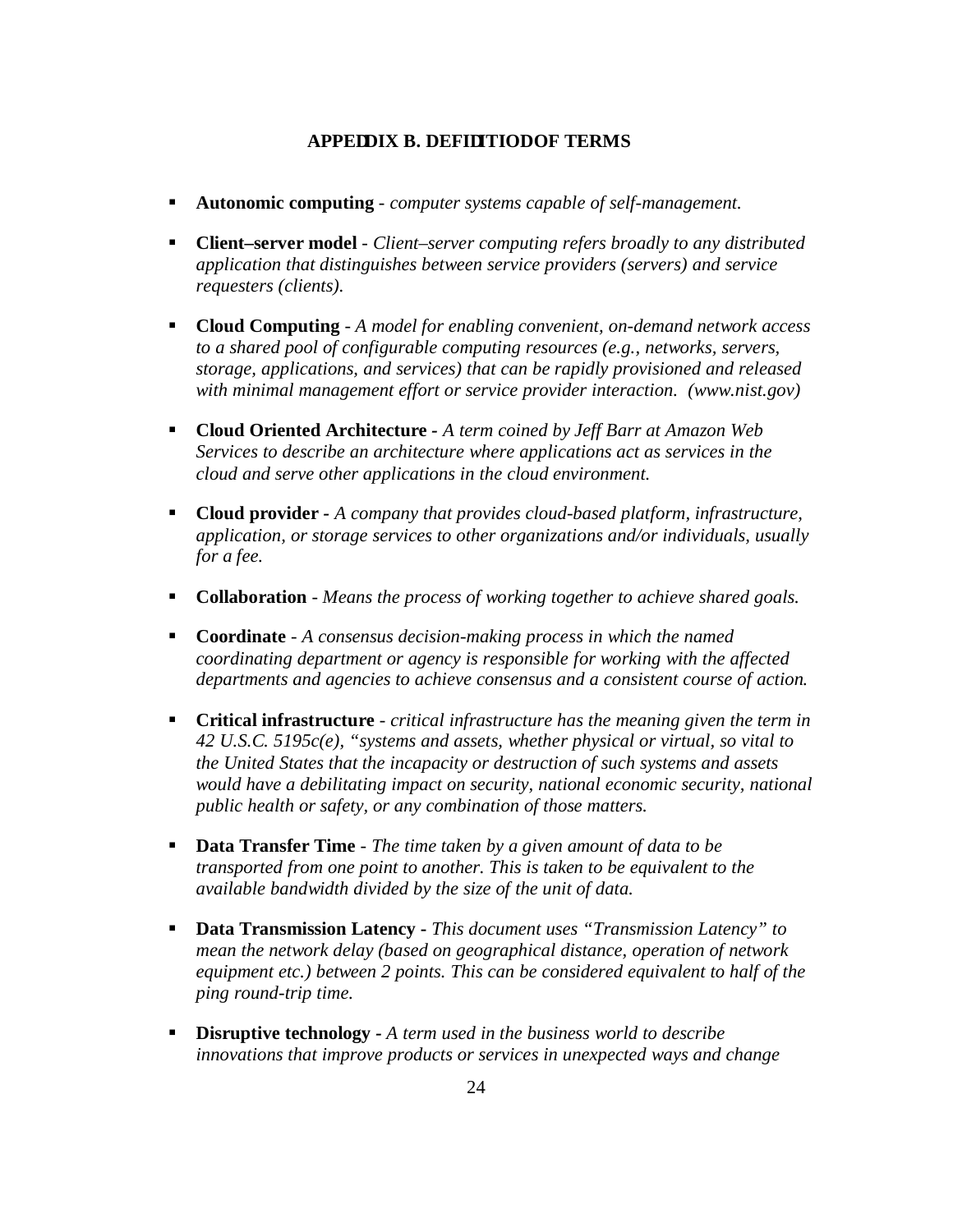*both the way things are done and the market. Cloud computing is often referred to as a disruptive technology because it has the potential to completely change the way IT services are procured, deployed, and maintained.* 

- **Elastic computing -** *The ability to dynamically provision and de-provision processing, memory, and storage resources to meet demands of peak usage without worrying about capacity planning and engineering for peak usage.*
- **Grid computing -** a form of distributed computing and parallel computing, whereby a 'super and virtual computer' is composed of a cluster of networked, loosely coupled computers acting in concert to perform very large tasks
- **IaaS**  *Infrastructure as a service. IaaS a basic cloud service model where cloud providers offer computers as physical or more often as virtual machines, raw (blocks) storage, firewalls, load balancers, and networks. IaaS providers supply these resources on demand from their large pools installed in data centers. Local area networks including IP addresses are part of the offer. For the wide area connectivity, the Internet can be used or - in carrier clouds - dedicated virtual private networks can be configured.*
- **Mainframe computer** *powerful computers used mainly by large organizations for critical applications, typically bulk data processing such as census, industry and consumer statistics, enterprise resource planning, and financial transaction processing.*
- **On-demand service -** *A model that allows a user to purchase cloud services as needed; for instance, if users need to utilize additional servers for the duration of a project, they can do so and then drop back to the previous level after the project is completed.*
- **PaaS (Platform as a service)**  *PaaS is a category of cloud computing services that provide a computing platform and a solution stack as a service. It is a service model of cloud computing. In this model, the consumer creates the software using tools and libraries from the provider. The consumer also controls software*  deployment and configuration settings. The provider provides the networks,  *servers and storage.*
- **Peer-to-peer** *a distributed architecture without the need for central coordination, with participants being at the same time both suppliers and consumers of resources (in contrast to the traditional client–server model).*
- **Public cloud -** *Services offered over the public Internet and available to anyone who wants to purchase the service.*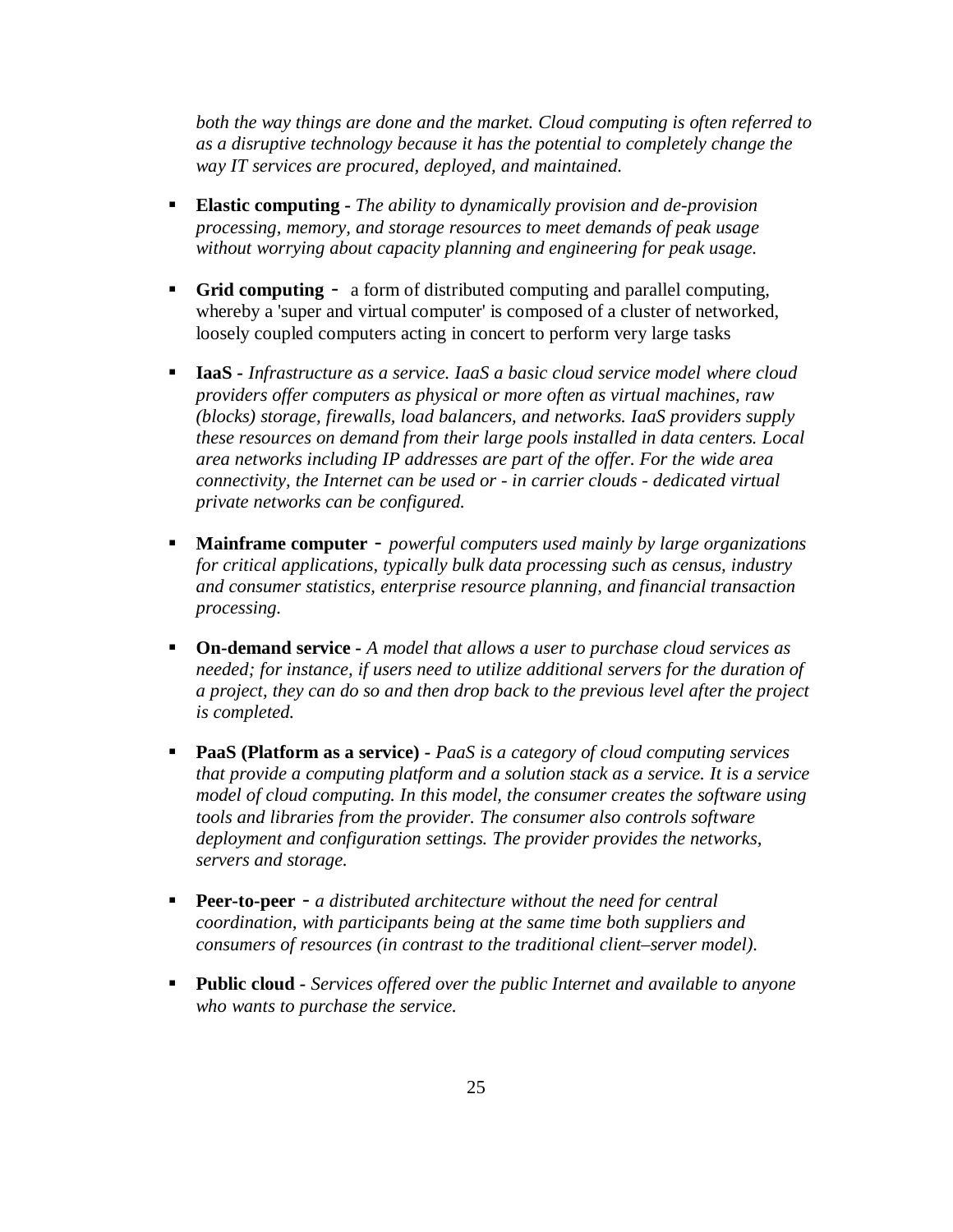- **Resilience**  *The ability to prepare for and adapt to changing conditions and withstand and recover rapidly from disruptions. Resilience includes the ability to*  withstand and recover from deliberate attacks, accidents, or naturally occurring  *threats or incidents.*
- **Response Time -** *The time taken by an Internet application defined as the time interval between sending the request and receiving a response.*
- **SaaS (Software as a service) -** SaaS sometimes referred to as on-demand  *software, is a software delivery model in that have software and associated data centrally hosted on the cloud. SaaS is typically accessed by users using a thin client via a web browser.*
- **EXECT-Specific Agency (SSA)**  *Means the Federal department or agency* **Fig. 2.** designated under this directive to be responsible for providing institutional  *knowledge and specialized expertise as well as leading, facilitating, or supporting the security and resilience programs and associated activities of its designated critical infrastructure sector in the all-hazards environment.*
- **Example 3 Secure and Security** *These terms refer to reducing the risk to critical infrastructure by physical means or defense cyber measures to intrusions, attacks, or the effects of natural or manmade disasters.*
- **SLA**  *Service level agreement are contractual agreement that defines the level of service, responsibilities, priorities, and guarantees regarding availability, performance, and other aspects of the service provided by the service provider.*
- **Utility computing -** *The packaging of computing resources, such as computation and storage, as a metered service similar to a traditional public utility, such as electricity.*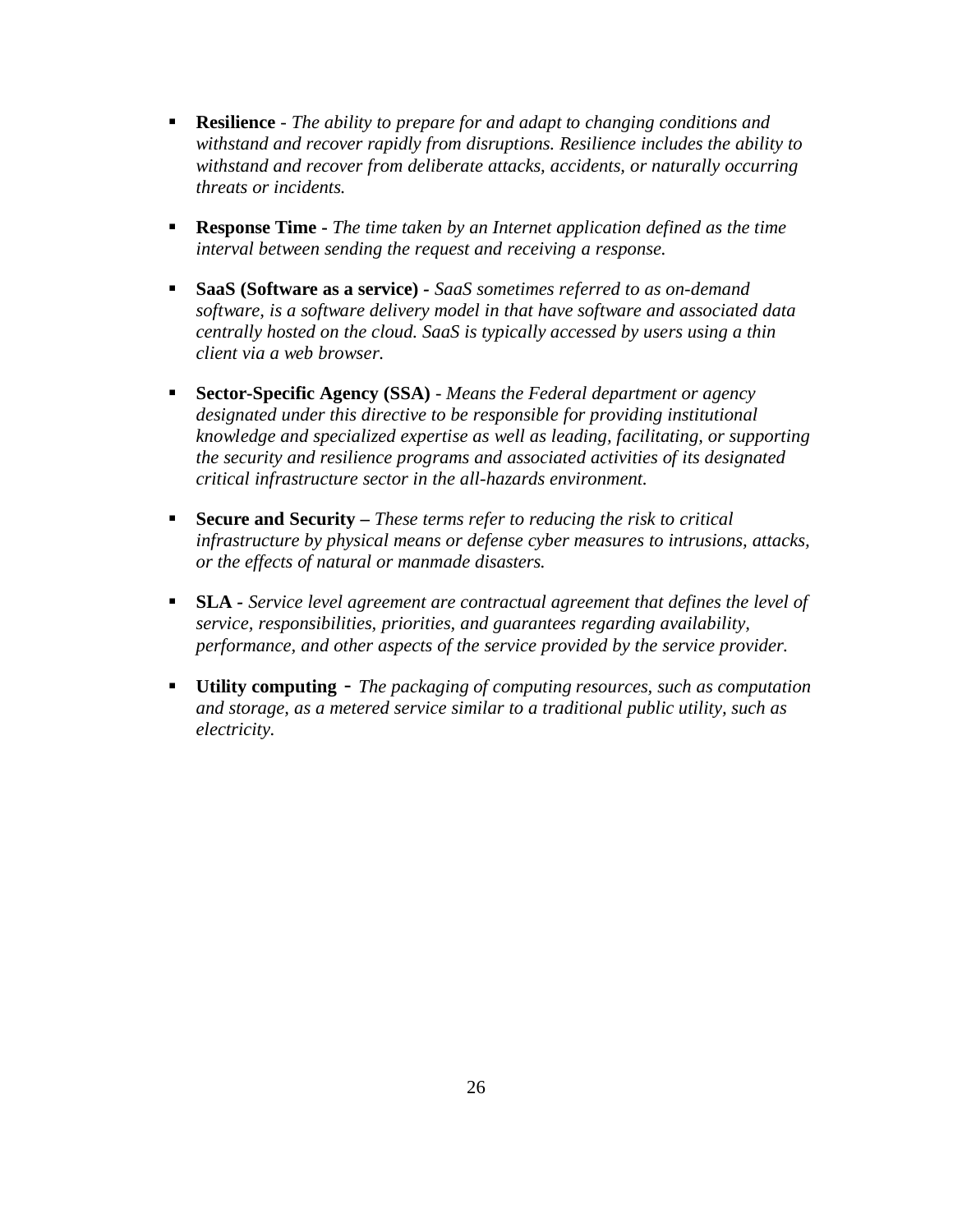# **APPE DIX C. ACRO YMS**

- **A** SI American National Standards Institute
- **API** Application Program Interface
- **AR function** Arrival Rate Function
- **CDO** Cloud Deployment Option
- **CEC** Cloud Environment Constraint
- **CIP** critical infrastructure protection
- **CRM** Customer Relationship Management
- **DHHS** Department of Health and Human Services
- **DHS** Department of Homeland Security
- **FERC** Federal Energy Regulatory Commission
- **FFIEC** Federal Financial Institutions Examination Council
- **FISMA** Federal Information Security Management Act
- **HSPD-7** Homeland Security Presidential Directive 7
- **IaaS** Infrastructure as a Service
- **EC** International Electro-technical Commission
- � **ISA** International Society of Automation
- � **ISO** International Organization for Standardization
- **EXDM** Knowledge Discovery Meta-Model
- **MWC** Method Workload Characteristic
- **CSD** National Cyber Security Division
- **ERC** North American Electric Reliability Corporation